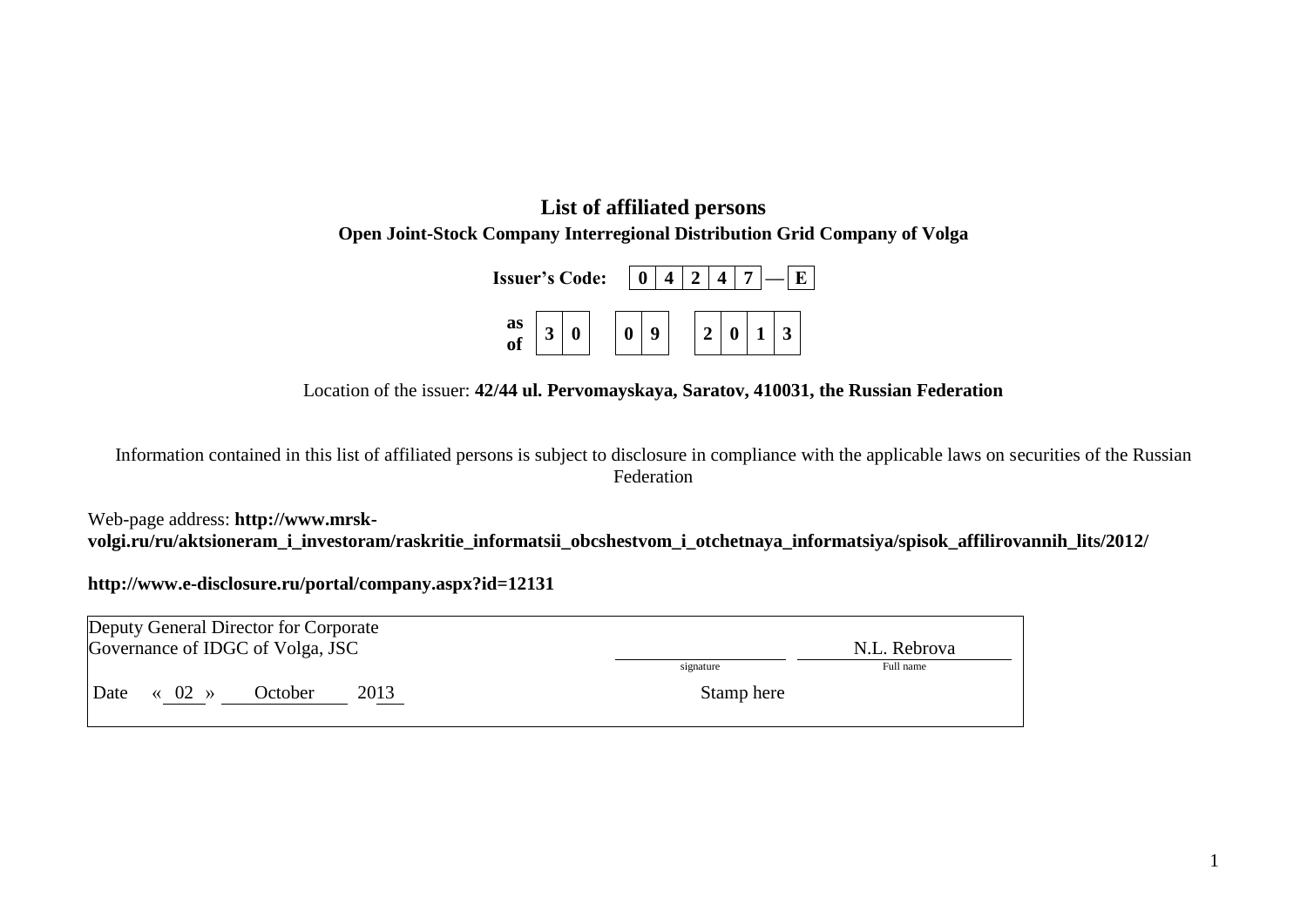| <b>Issuer's Codes</b>                                      |               |  |  |  |  |
|------------------------------------------------------------|---------------|--|--|--|--|
| INN (Taxpayer's Id. No.)                                   | 6450925977    |  |  |  |  |
| <b>OGRN</b> (Primary State)<br><b>Registration Number)</b> | 1076450006280 |  |  |  |  |

**I. Composition of affiliated persons as of 3 0 0 0 2 0 1 3**

| Item No. | Full company name (name of a non-<br>commercial organization) or surname,<br>name, patronymic of an affiliated person | Location of a legal entity<br>or place of residence of<br>an individual (natural<br>person) (information<br>disclosed upon consent of<br>a natural person only) | Ground (grounds) by virtue of which a<br>person is recognized as an affiliate                         | Effective date of a<br>ground (grounds) | Ownership interest of<br>an affiliated person in<br>the authorized capital<br>of the Joint-Stock<br>Company, % | Percentage of ordinary<br>shares in the Joint-<br>Stock Company held<br>by an affiliated person, |
|----------|-----------------------------------------------------------------------------------------------------------------------|-----------------------------------------------------------------------------------------------------------------------------------------------------------------|-------------------------------------------------------------------------------------------------------|-----------------------------------------|----------------------------------------------------------------------------------------------------------------|--------------------------------------------------------------------------------------------------|
|          | $\overline{2}$                                                                                                        |                                                                                                                                                                 |                                                                                                       | 5                                       | 6                                                                                                              | $\tau$                                                                                           |
| 1.       | Adler,<br>Yuryi Veniaminovich                                                                                         | Consent of a natural<br>person has not been<br>obtained                                                                                                         | The person is a Member of the Board<br>of Directors (Supervisory Board) of<br>the Joint-Stock Company | 11.06.2013                              |                                                                                                                |                                                                                                  |
| 2.       | Bashindzhagyan,<br>Astkhik Artashesovna                                                                               | Consent of a natural<br>person has not been<br>obtained                                                                                                         | The person is a Member of the Board<br>of Directors (Supervisory Board) of<br>the Joint-Stock Company | 11.06.2013                              |                                                                                                                |                                                                                                  |
| 3.       | Varvarin.<br>Aleksandr Viktorovich                                                                                    | Consent of a natural<br>person has not been<br>obtained                                                                                                         | The person is a Member of the Board<br>of Directors (Supervisory Board) of<br>the Joint-Stock Company | 11.06.2013                              |                                                                                                                |                                                                                                  |
| 4.       | Gavrilova,<br>Tatiana Vladimirovna                                                                                    | Consent of a natural<br>person has not been<br>obtained                                                                                                         | The person is a Member of the Board<br>of Directors (Supervisory Board) of<br>the Joint-Stock Company | 11.06.2013                              |                                                                                                                |                                                                                                  |
| 5.       | Guryanov,<br>Denis L'vovich                                                                                           | Consent of a natural<br>person has not been<br>obtained                                                                                                         | The person is a Member of the Board<br>of Directors (Supervisory Board) of<br>the Joint-Stock Company | 11.06.2013                              |                                                                                                                |                                                                                                  |
| 6.       | Ozhegina,<br>Natalia Klimentievna                                                                                     | Consent of a natural<br>person has not been<br>obtained                                                                                                         | The person is a Member of the Board<br>of Directors (Supervisory Board) of<br>the Joint-Stock Company | 11.06.2013                              |                                                                                                                |                                                                                                  |
| 7.       | Pankstyanov,<br>Yuri Nikolaevich                                                                                      | Consent of a natural<br>person has not been<br>obtained                                                                                                         | The person is a Member of the Board<br>of Directors (Supervisory Board) of<br>the Joint-Stock Company | 11.06.2013                              |                                                                                                                |                                                                                                  |
| 8.       | Prohorov,                                                                                                             | Consent of a natural                                                                                                                                            | The person is a Member of the Board                                                                   | 11.06.2013                              |                                                                                                                |                                                                                                  |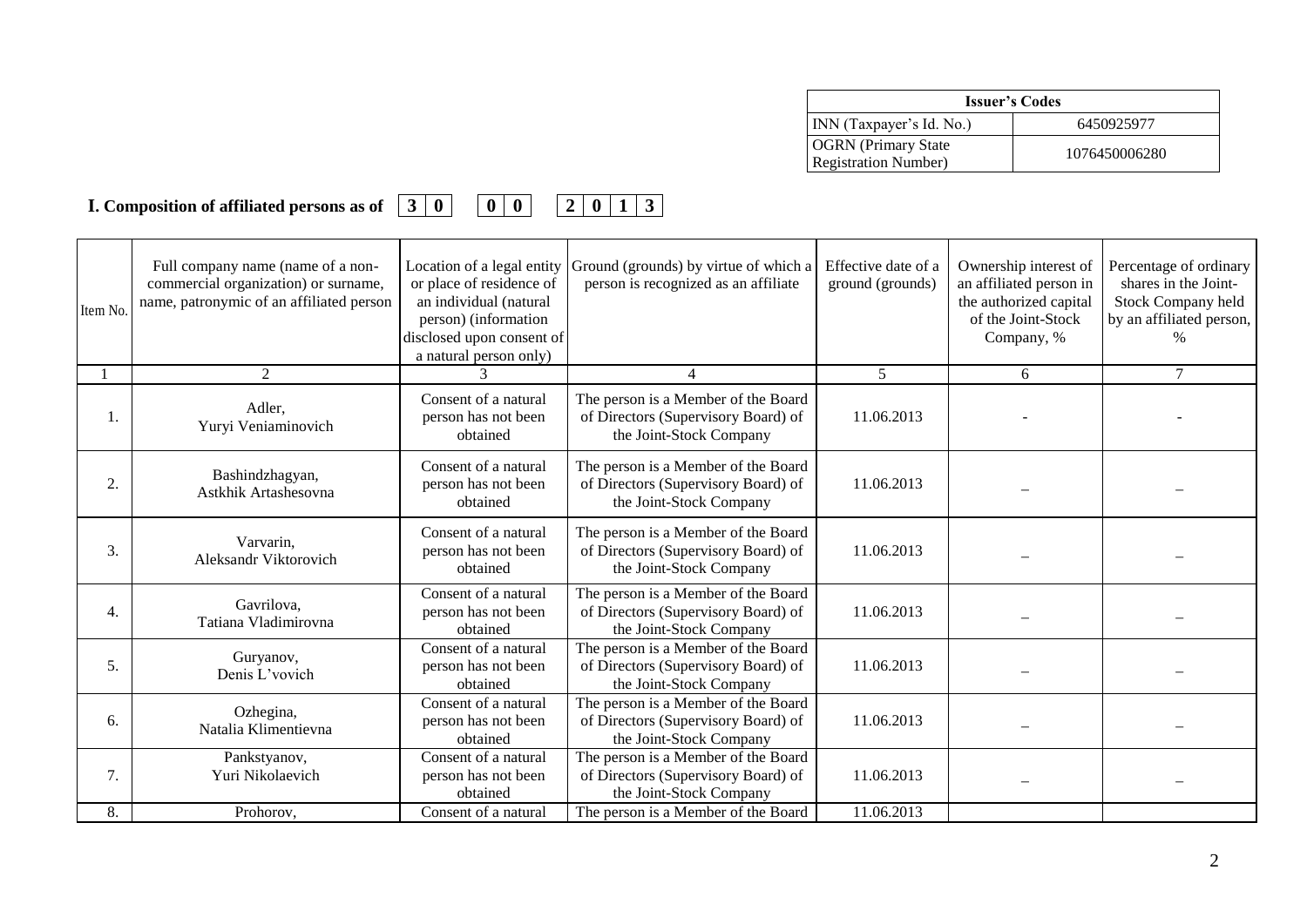|     | Egor Vyacheslavovich               | person has not been<br>obtained                         | of Directors (Supervisory Board) of<br>the Joint-Stock Company                                        |            |           |           |
|-----|------------------------------------|---------------------------------------------------------|-------------------------------------------------------------------------------------------------------|------------|-----------|-----------|
| 9.  | Remes,<br>Seppo Ukha               | Consent of a natural<br>person has not been<br>obtained | The person is a Member of the Board<br>of Directors (Supervisory Board) of<br>the Joint-Stock Company | 11.06.2013 |           |           |
|     |                                    |                                                         | The Person is the Sole Executive Body<br>of the Joint-Stock Company                                   | 12.12.2008 |           |           |
| 10. | Ryabikin,<br>Vladimir Anatolievich | Consent of a natural<br>person has not been<br>obtained | The person is a member of the<br>Collegial Executive Body of the Joint-<br><b>Stock Company</b>       | 18.04.2008 |           |           |
|     |                                    |                                                         | The person is a Member of the Board<br>of Directors (Supervisory Board) of<br>the Joint-Stock Company | 11.06.2013 |           |           |
| 11. | Streltsov,<br>Sergey Viktorovich   | Consent of a natural<br>person has not been<br>obtained | The person is a Member of the Board<br>of Directors (Supervisory Board) of<br>the Joint-Stock Company | 11.06.2013 |           |           |
| 12. | Zaretskiy,<br>Dmitry Lvovich       | Consent of a natural<br>person has not been<br>obtained | The person is a member of the<br>Collegial Executive Body of the Joint-<br><b>Stock Company</b>       | 25.07.2012 | 0.00052   | 0.00052   |
| 13. | Kuliev,<br>Vyacheslav Igorevich    | Consent of a natural<br>person has not been<br>obtained | The person is a member of the<br>Collegial Executive Body of the Joint-<br><b>Stock Company</b>       | 21.12.2012 |           |           |
| 14. | Kucherenko,<br>Vladimir Ivanovich  | Consent of a natural<br>person has not been<br>obtained | The person is a member of the<br>Collegial Executive Body of the Joint-<br><b>Stock Company</b>       | 07.04.2009 |           |           |
| 15. | Ponomarev,<br>Vladimir Borisovich  | Consent of a natural<br>person has not been<br>obtained | The person is a member of the<br>Collegial Executive Body of the Joint-<br><b>Stock Company</b>       | 07.04.2009 |           |           |
| 16. | Puchkova,<br>Irina Yurievna        | Consent of a natural<br>person has not been<br>obtained | The person is a member of the<br>Collegial Executive Body of the Joint-<br><b>Stock Company</b>       | 03.03.2011 |           |           |
| 17. | Rebrova,<br>Natalia Leonidovna     | Consent of a natural<br>person has not been<br>obtained | The person is a member of the<br>Collegial Executive Body of the Joint-<br><b>Stock Company</b>       | 06.10.2009 | 0.0000347 | 0.0000347 |
| 18. | Tamlenova,<br>Irina Alekseevna     | Consent of a natural<br>person has not been<br>obtained | The person is a member of the<br>Collegial Executive Body of the Joint-<br><b>Stock Company</b>       | 07.04.2009 |           |           |
| 19. | Frolov,<br><b>Sergey Petrovich</b> | Consent of a natural<br>person has not been             | The person is a member of the<br>Collegial Executive Body of the Joint-                               | 07.04.2009 |           |           |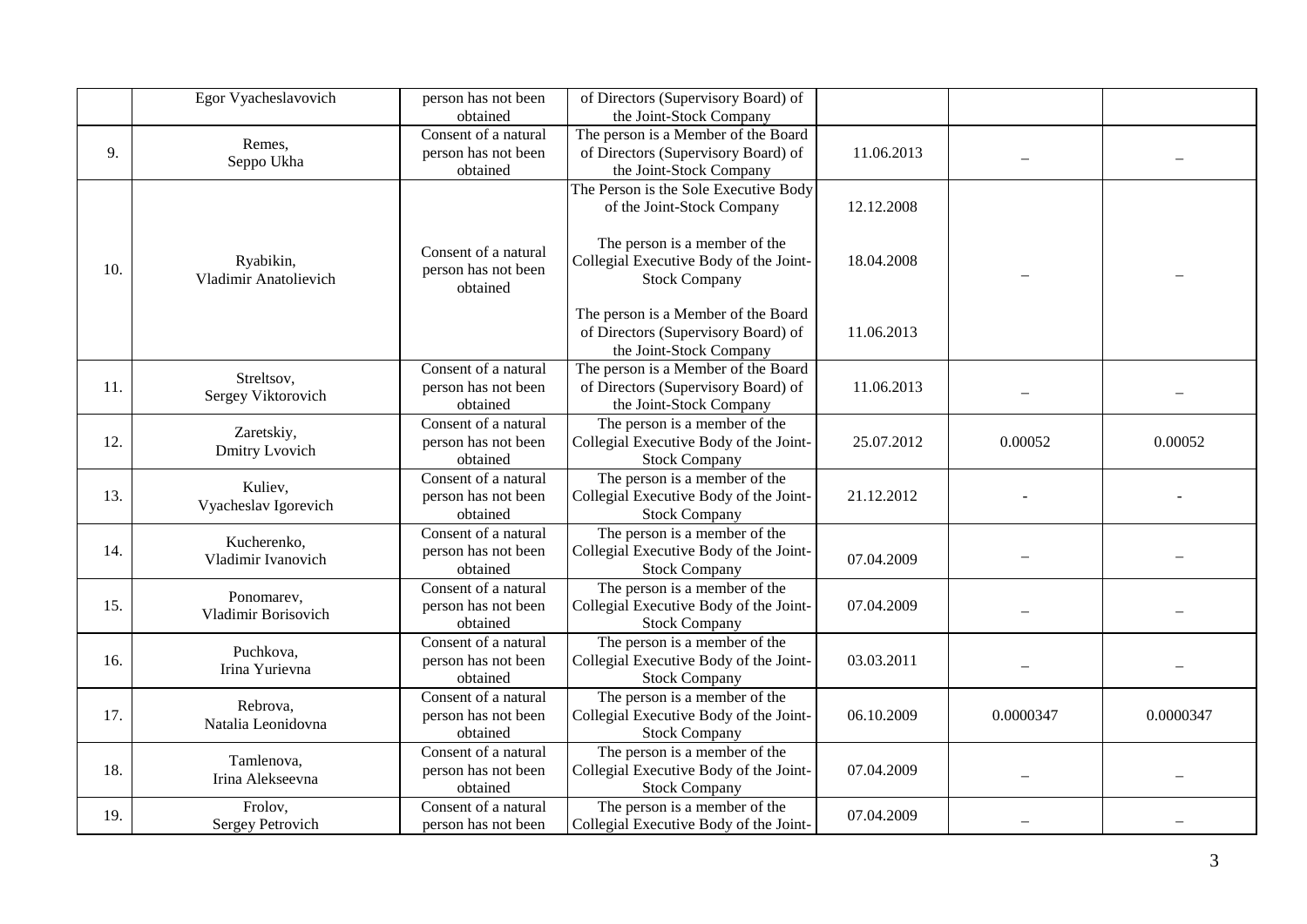|     |                                                                  | obtained                                                        | <b>Stock Company</b>                                                                                                                                                                                                    |            |        |        |
|-----|------------------------------------------------------------------|-----------------------------------------------------------------|-------------------------------------------------------------------------------------------------------------------------------------------------------------------------------------------------------------------------|------------|--------|--------|
|     | Open Joint-Stock Company "Russian<br>Grids"                      | 26, Ulansky pereulok,<br>Moscow, 107996                         | The person is entitled to dispose of<br>over 20% of the voting shares in the<br>Company<br>Over 50 per cents of the members of                                                                                          | 20.08.2008 |        |        |
| 20. |                                                                  |                                                                 | the Company's Board of Directors<br>have been elected according to the<br>proposal made by the person.                                                                                                                  | 11.06.2013 | 67.626 | 67.626 |
|     |                                                                  |                                                                 | The person belongs to the same group<br>of persons as the Joint-Stock<br>Company                                                                                                                                        | 01.07.2008 |        |        |
| 21. | Open Joint-Stock Company<br>Social Sphere-M                      | 50, pr. Lenina, Saransk,<br>the Republic of<br>Mordovia, 430003 | The Joint-Stock Company is entitled<br>to dispose of over 20 percent of the<br>total number of votes attached to the<br>shares (stocks, contributions)<br>constituting the authorized (share)<br>capital of this person | 28.04.2008 |        |        |
|     |                                                                  |                                                                 | The person belongs to the same group<br>of persons as the Joint-Stock<br>Company                                                                                                                                        |            |        |        |
| 22. | Open Joint-Stock Company Chuvash<br><b>Autotransport Company</b> | 21, ul. Promyshlennaya,<br>Novocheboksarsk,<br>429954           | The Joint-Stock Company is entitled<br>to dispose of over 20% of the total<br>number of votes attached to the shares<br>(stocks, contributions) constituting the<br>authorized (share) capital of this<br>person        | 28.04.2008 |        |        |
|     |                                                                  |                                                                 | The person belongs to the same group<br>of persons as the Joint-Stock<br>Company                                                                                                                                        |            |        |        |
| 23. | Open Joint-Stock Company Solnechniy<br>Sanatorium-Preventorium   | 58, ul. Turbinnaya,<br>Orenburg, 460023                         | The Joint-Stock Company is entitled<br>to dispose of over 20% of the total<br>number of votes attached to the shares<br>(stocks, contributions) constituting the<br>authorized (share) capital of this<br>person        | 28.04.2008 |        |        |
|     |                                                                  |                                                                 | The person belongs to the same group                                                                                                                                                                                    |            |        |        |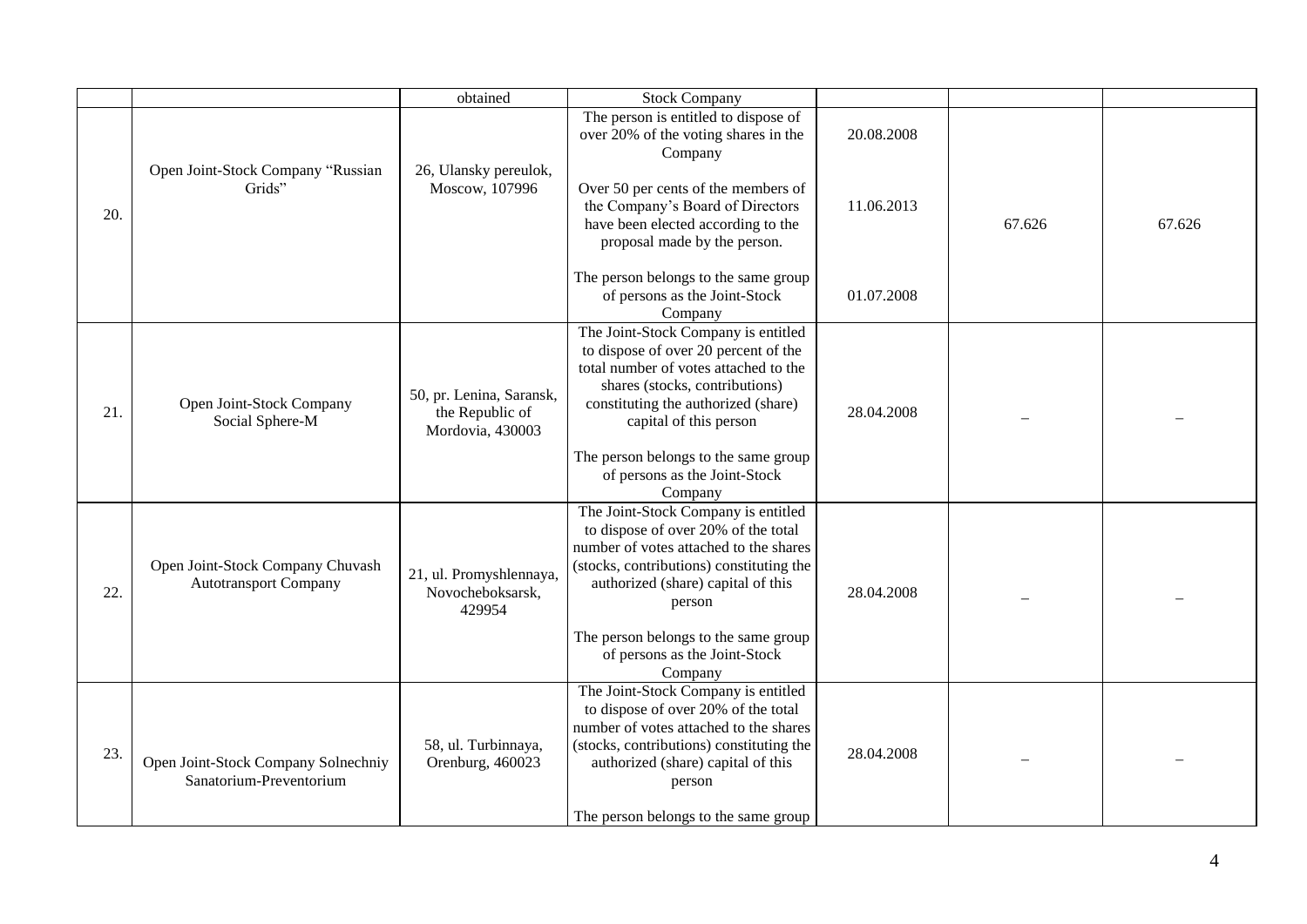|     |                                                                                                    |                                                                                                              | of persons as the Joint-Stock<br>Company                                                                                                                                                                                            |            |  |
|-----|----------------------------------------------------------------------------------------------------|--------------------------------------------------------------------------------------------------------------|-------------------------------------------------------------------------------------------------------------------------------------------------------------------------------------------------------------------------------------|------------|--|
| 24. | Open Joint-Stock Company<br>Energoservice of Volga                                                 | 149 a, ul. Moskovskaya,<br>Saratov, 410012, the<br><b>Russian Federation</b>                                 | Joint-Stock Company is entitled to<br>dispose of over 20% of the total<br>number of votes attached to the voting<br>shares of this legal entity<br>The person belongs to the same group<br>of persons as the Joint-Stock<br>Company | 12.01.2011 |  |
| 25. | Open Joint -Stock Company Interregional<br>Distribution Grid Company of Center                     | 4, ul. Vtoraya Yamskaya,<br>Moscow, 127018, Russia                                                           | The person belongs to the same group<br>of persons as the Joint-Stock<br>Company                                                                                                                                                    | 01.07.2008 |  |
| 26. | Open Joint -Stock Company Interregional<br>Distribution Grid Company of the North-<br>West         | 3, (ID code: A),<br>ploshchad Konstitutsii,<br>Saint-Petersburg, 196247                                      | The person belongs to the same group<br>of persons as the Joint-Stock<br>Company                                                                                                                                                    | 01.07.2008 |  |
| 27. | Open Joint-Stock Company Interregional<br>Distribution Grid Company of Urals                       | 140, ul. Mamina-<br>Sibiryaka, Yekaterinburg,<br>620026                                                      | The person belongs to the same group<br>of persons as the Joint-Stock<br>Company                                                                                                                                                    | 01.07.2008 |  |
| 28. | Open Joint-Stock Company Interregional<br>Distribution Grid Company of Siberia                     | 144a, ul. Bogarda,<br>Krasnoyarsk, 660021                                                                    | The person belongs to the same group<br>of persons as the Joint-Stock<br>Company                                                                                                                                                    | 01.07.2008 |  |
| 29. | Open Joint -Stock Company Interregional<br>Distribution Grid Company of Center and<br>Volga region | 33, ul.<br>Rozhdestvenskaya,<br>Nizhny Novgorod,<br>603950                                                   | The person belongs to the same group<br>of persons as the Joint-Stock<br>Company                                                                                                                                                    | 01.07.2008 |  |
| 30. | Open Joint-Stock Company Interregional<br>Distribution Grid Company of the South                   | 49, ul. Bolshaya<br>Sadovaya, Rostov-on-<br>Don, 344002                                                      | The person belongs to the same group<br>of persons as the Joint-Stock<br>Company                                                                                                                                                    | 01.07.2008 |  |
| 31. | Open Joint -Stock Company Interregional<br>Distribution Grid Company of the North<br>Caucasus      | 18, ul. Podstantsionnaya,<br>Energetik settlement,<br>Pyatigorsk, Stavropol<br>Krai, 357506                  | The person belongs to the same group<br>of persons as the Joint-Stock<br>Company                                                                                                                                                    | 01.07.2008 |  |
| 32. | Open Joint-Stock Company of Power<br>Industry and Electrification<br>Tyumenenergo                  | 4, ul. Universitetskaya,<br>Surgut, the Tyumen<br>region, Khanty-Mansi<br>Autonomous Area -<br>Yugra, 628406 | The person belongs to the same group<br>of persons as the Joint-Stock<br>Company                                                                                                                                                    | 01.07.2008 |  |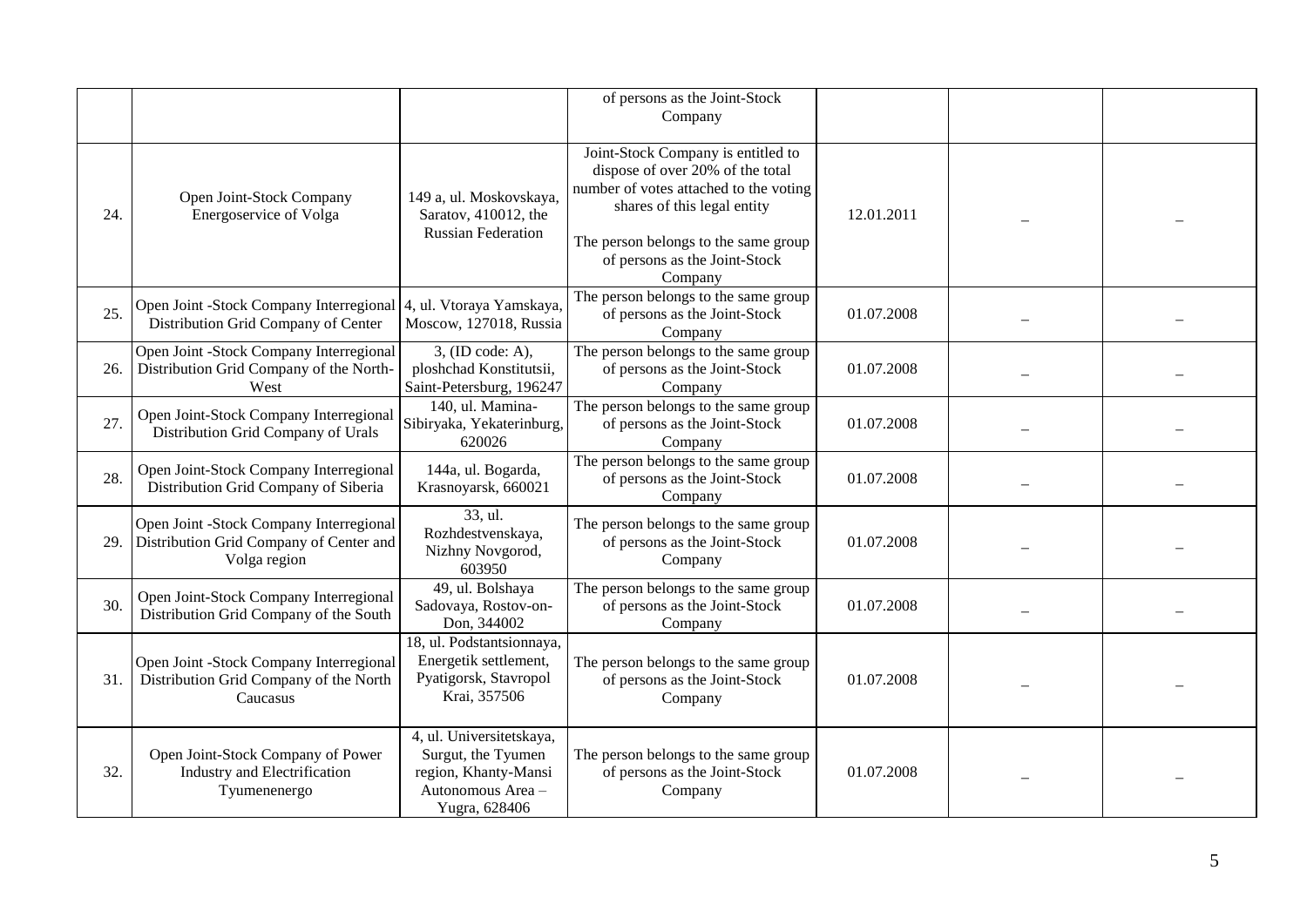| 33. | Open Joint-Stock Company of Power<br>Industry and Electrification Lenenergo                                                                                          | 1, ploshchad Konstitutsii,<br>Saint-Petersburg, 196247                  | The person belongs to the same group<br>of persons as the Joint-Stock<br>Company | 01.07.2008 |  |
|-----|----------------------------------------------------------------------------------------------------------------------------------------------------------------------|-------------------------------------------------------------------------|----------------------------------------------------------------------------------|------------|--|
| 34. | Open Joint-Stock Company Moscow<br>United Electric Grid Company                                                                                                      | Bld.3, block 2, Vtoroi<br>Paveletsky proezd,<br>Moscow, 115114          | The person belongs to the same group<br>of persons as the Joint-Stock<br>Company | 01.07.2008 |  |
| 35. | Open Joint-Stock Company of Power<br>Industry and Electrification Yantarenergo                                                                                       | 34, ul. Teatralnaya,<br>Kaliningrad, the Russian<br>Federation          | The person belongs to the same group<br>of persons as the Joint-Stock<br>Company | 01.07.2008 |  |
| 36. | Open Joint-Stock Company North-West<br><b>Energy Management Company</b>                                                                                              | 1, Marsovo Pole territory.<br>Saint-Petersburg, 191186                  | The person belongs to the same group<br>of persons as the Joint-Stock<br>Company | 01.07.2008 |  |
| 37. | Open Joint-Stock Company Dagestan<br><b>Energy Retail Company</b>                                                                                                    | 73, ul. Dakhadaeva,<br>Makhachkala, the<br>Republic of Dagestan         | The person belongs to the same group<br>of persons as the Joint-Stock<br>Company | 01.07.2008 |  |
| 38. | Kabardino-Balkarian Open Joint-Stock<br>Company of Power Industry and<br>Electrification                                                                             | 6, ul. Shchorsa, Nalchik,<br>the Kabardino-Balkarian<br>Republic 360000 | The person belongs to the same group<br>of persons as the Joint-Stock<br>Company | 01.07.2008 |  |
| 39. | Open Joint-Stock Company<br>Karachayevo-Cherkesskenergo                                                                                                              | 3, ul. Osmana Kasaeva,<br>Cherkessk, the Karachay-<br>Cherkess Republic | The person belongs to the same group<br>of persons as the Joint-Stock<br>Company | 01.07.2008 |  |
| 40. | Open Joint-Stock Company<br>Kalmenergosbyt                                                                                                                           | 7a, ul. Lermontova,<br>Elista, the Republic of<br>Kalmykia, 358000      | The person belongs to the same group<br>of persons as the Joint-Stock<br>Company | 01.07.2008 |  |
| 41. | Open Joint-Stock Company Management<br>of Fiber-Optic Communication Lines at<br>Overhead Power Transmission Lines of<br>Interregional Distribution Grid<br>Companies | 15, Semenovskiy per.,<br>Moscow, 107023                                 | The person belongs to the same group<br>of persons as the Joint-Stock<br>Company | 30.06.2011 |  |
| 42. | Open Joint-Stock Company<br>Nedvizhimost of the North-West Energy<br><b>Engineering Center</b>                                                                       | 111/3, Nevskiy pr, Saint-<br>Petersburg, 191036                         | The person belongs to the same group<br>of persons as the Joint-Stock<br>Company | 01.07.2008 |  |
| 43. | Open Joint-Stock Company<br>Nedvizhimost of the South Energy<br><b>Engineering Center</b>                                                                            | office 105, bld. 2, pr.<br>Budenovskiy, Rostov-on-<br>Don, 344002       | The person belongs to the same group<br>of persons as the Joint-Stock<br>Company | 01.07.2008 |  |
| 44. | Open Joint-Stock Company<br>Nedvizhimost of the Urals Energy<br><b>Engineering Center</b>                                                                            | 56, ul. Pervomaiskaya,<br>Yekaterinburg, 620075                         | The person belongs to the same group<br>of persons as the Joint-Stock<br>Company | 01.07.2008 |  |
| 45. | Open Joint-Stock Company<br>Nedvizhimost of the Siberian Energy                                                                                                      | 7, pr. Dimitrova,<br>Novosibirsk, 630132                                | The person belongs to the same group<br>of persons as the Joint-Stock            | 01.07.2008 |  |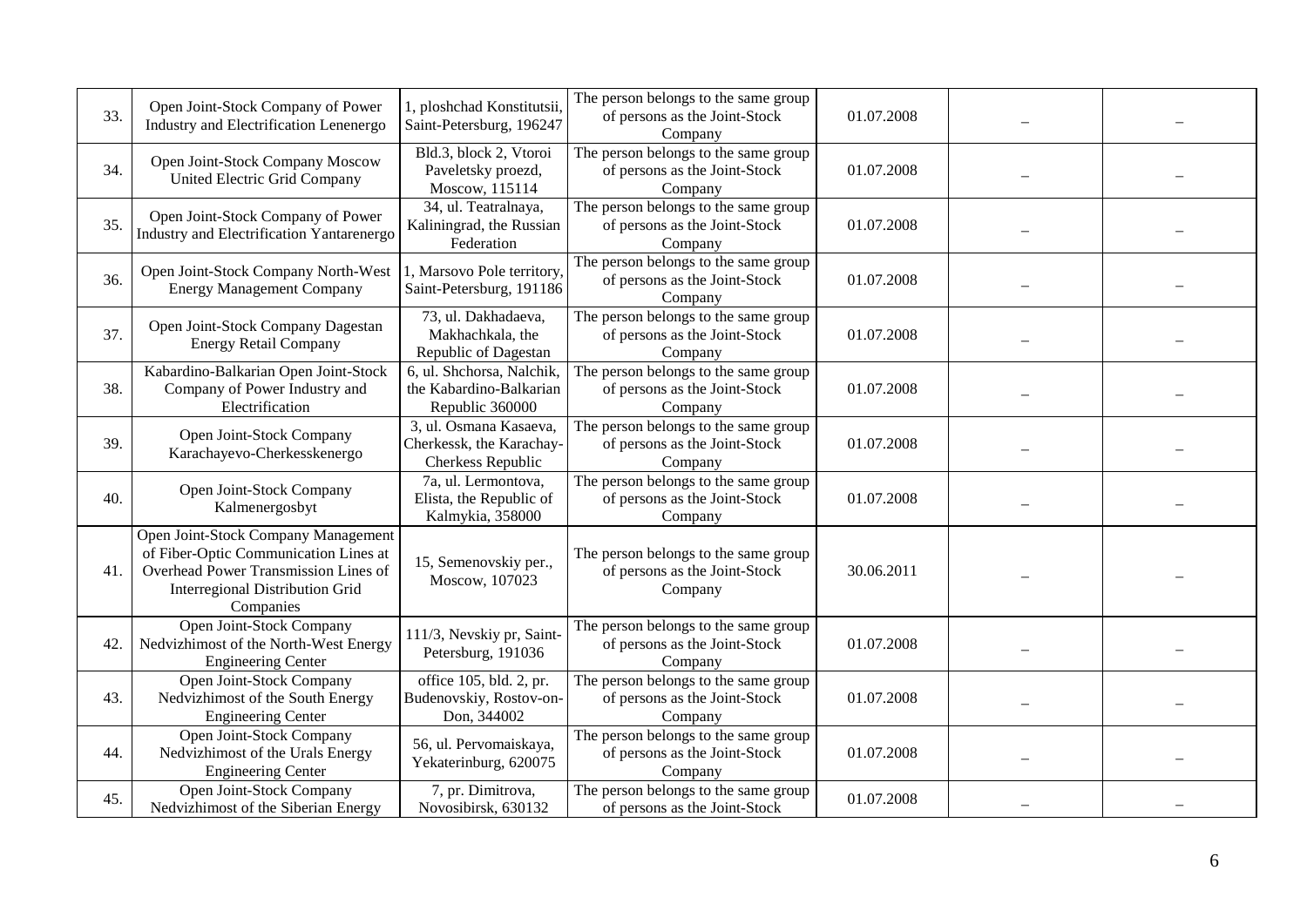|     | Research and Development Center                                                                         |                                                                                       | Company                                                                          |            |  |
|-----|---------------------------------------------------------------------------------------------------------|---------------------------------------------------------------------------------------|----------------------------------------------------------------------------------|------------|--|
| 46. | Open Joint-Stock Company<br>Nedvizhimost of VNIPIenergoprom                                             | 2/1, Semenovskaya<br>Naberezhnaya, Moscow,<br>105094                                  | The person belongs to the same group<br>of persons as the Joint-Stock<br>Company | 01.07.2008 |  |
| 47. | Open Joint-Stock Company<br>Nedvizhimost of the Volga Region<br><b>Energy Engineering Center</b>        | 203 "B", ul. Samarskaya,<br>Samara, 443001                                            | The person belongs to the same group<br>of persons as the Joint-Stock<br>Company | 01.07.2008 |  |
| 48. | <b>Open Joint-Stock Company</b><br>Nedvizhimost of the United Power<br><b>System Engineering Center</b> | 2, Volokolamskoye<br>Avenue, Moscow,<br>125933                                        | The person belongs to the same group<br>of persons as the Joint-Stock<br>Company | 01.07.2008 |  |
| 49. | Open Joint-Stock Company Tomsk<br><b>Distribution Company</b>                                           | 36, pr. Kirova, Tomsk,<br>634041                                                      | The person belongs to the same group<br>of persons as the Joint-Stock<br>Company | 01.07.2008 |  |
| 50. | Open Joint-Stock Company<br><b>VNIPIenergoprom Association</b>                                          | 2/1, Semenovskaya<br>Naberezhnaya, Moscow,<br>105094                                  | The person belongs to the same group<br>of persons as the Joint-Stock<br>Company | 01.07.2008 |  |
| 51. | Open Joint-Stock Company Special<br>Design Bureau of Heat Power<br><b>Engineering Equipment VTI</b>     | $4/1$ , Tretiy<br>Avtozavodskiy Proezd,<br>Moscow, RF                                 | The person belongs to the same group<br>of persons as the Joint-Stock<br>Company | 01.07.2008 |  |
| 52. | Open Joint-Stock Company<br>Tyvaenergosbyt                                                              | 2, ul. Kolkhoznaya,<br>Kyzyl, the Republic of<br>Tyva, 667004, RF                     | The person belongs to the same group<br>of persons as the Joint-Stock<br>Company | 01.07.2008 |  |
| 53. | Open Joint-Stock Company of Power<br>Industry and Electrification Ingushenergo                          | 23, ul. Mutalieva,<br>Nazran, the Republic of<br>Ingushetia                           | The person belongs to the same group<br>of persons as the Joint-Stock<br>Company | 01.07.2008 |  |
| 54. | Open Joint-Stock Company of Power<br>Industry and Electrification of Kuban                              | 2, ul. Stavropolskaya,<br>Krasnodar, 350033                                           | The person belongs to the same group<br>of persons as the Joint-Stock<br>Company | 01.07.2008 |  |
| 55. | Open Joint-Stock Company of Power<br>Industry and Electrification<br>Sevkavkazenergo                    | 19, ul. Tamaeva,<br>Vladikavkaz, the<br>Republic of North<br>Ossetia - Alania, 362000 | The person belongs to the same group<br>of persons as the Joint-Stock<br>Company | 01.07.2008 |  |
| 56. | Open Joint-Stock Company Nurenergo                                                                      | 6, Staropromyslovskoye<br>Shosse, Grozny, the<br>Chechen Republic,<br>364051          | The person belongs to the same group<br>of persons as the Joint-Stock<br>Company | 01.07.2008 |  |
| 57. | Open Joint-Stock Company<br>Chechenenergo                                                               | 6, Staropromyslovskoye<br>Shosse, Grozny, the<br>Chechen Republic,<br>364051          | The person belongs to the same group<br>of persons as the Joint-Stock<br>Company | 01.07.2008 |  |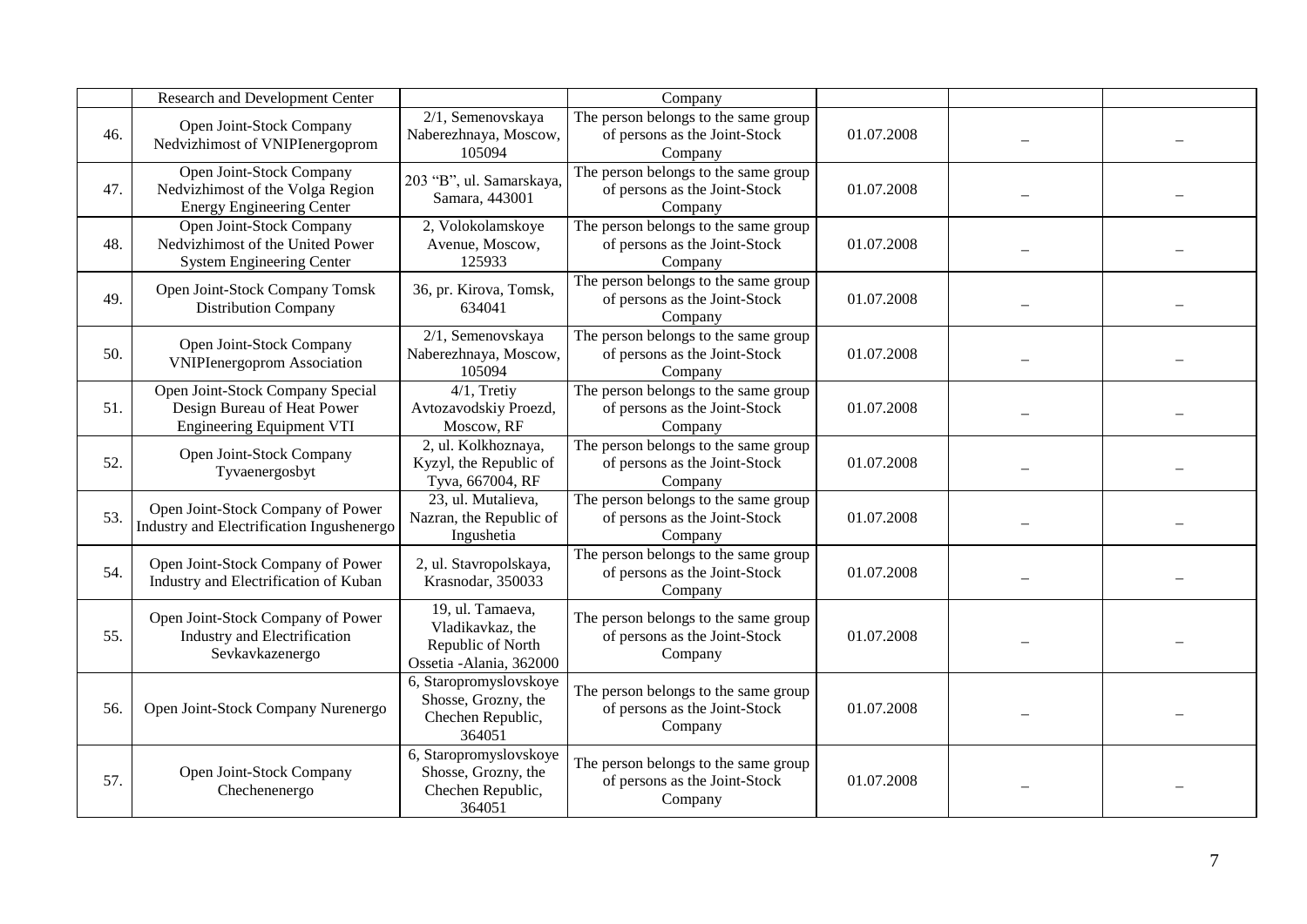| 58. | Open Joint-Stock Company Energetik                                                               | 1, ul. Sanatornaya,<br><b>Industrial Community</b><br>Novaya Lyada, the<br>Tambov region, 392515                  | The person belongs to the same group<br>of persons as the Joint-Stock<br>Company | 01.07.2008 |  |
|-----|--------------------------------------------------------------------------------------------------|-------------------------------------------------------------------------------------------------------------------|----------------------------------------------------------------------------------|------------|--|
| 59. | Open Joint-Stock Company<br>Pskovenergoagent                                                     | 32, ul. Staro-Tekstilnaya.<br>Pskov, 180006, RF                                                                   | The person belongs to the same group<br>of persons as the Joint-Stock<br>Company | 01.07.2008 |  |
| 60. | Open Joint-Stock Company<br>Pskovenergosbyt                                                      | 29, ul. Sovetskaya,<br>Pskov, 180000                                                                              | The person belongs to the same group<br>of persons as the Joint-Stock<br>Company | 01.07.2008 |  |
| 61. | Open Joint-Stock Company Lesnaya<br>Skazka                                                       | Syargilakhta village, the<br>Pryazha district, the<br>Republic of Karelia, RF                                     | The person belongs to the same group<br>of persons as the Joint-Stock<br>Company | 01.07.2008 |  |
| 62. | Open Joint-Stock Company<br>Yekaterinburg Electric Grid Company                                  | 1, ul. named after Boris<br>Yeltsin, Yekaterinburg,<br>620014, RF                                                 | The person belongs to the same group<br>of persons as the Joint-Stock<br>Company | 01.07.2008 |  |
| 63. | Open Joint-Stock Company Socsphera                                                               | Recreation camp n. a.<br>Strelnikov, Chernoluchye<br>settlement, the Omsk<br>district, the Omsk region,<br>644518 | The person belongs to the same group<br>of persons as the Joint-Stock<br>Company | 01.07.2008 |  |
| 64. | Open Joint-Stock Company<br>Sibirsetremont                                                       | 17, ul. Stancionnaya,<br>Kemerovo, the Kemerov<br>region, 650021                                                  | The person belongs to the same group<br>of persons as the Joint-Stock<br>Company | 01.07.2008 |  |
| 65. | Open Joint-Stock Company Tyvaenergo                                                              | 4, ul. Rabochaya, Kyzyl,<br>the Republic of Tyva,<br>667001, Russian<br>Federation                                | The person belongs to the same group<br>of persons as the Joint-Stock<br>Company | 01.07.2008 |  |
| 66. | Closed Joint-Stock Company SVET                                                                  | 8, ul. Lunacharskogo,<br>Bor, the Nizhny<br>Novgorod region, 606440                                               | The person belongs to the same group<br>of persons as the Joint-Stock<br>Company | 01.07.2008 |  |
| 67. | Open Joint-Stock Company<br>Berendeevskoye                                                       | Berendeevka settlement,<br>Lyskovsky district, the<br>Nizhegorodsky region,<br>606241                             | The person belongs to the same group<br>of persons as the Joint-Stock<br>Company | 01.07.2008 |  |
| 68. | Open Joint-Stock Company<br>Avtotransportnoye Khozyaistvo (Motor<br><b>Transport Facilities)</b> | 50, ul. Yuzhnaya, Orichi<br>settlement, the Orichi<br>district, the Kirov region,<br>RF                           | The person belongs to the same group<br>of persons as the Joint-Stock<br>Company | 01.07.2008 |  |
| 69. | Open Joint-Stock Company PSKh                                                                    |                                                                                                                   | Luchinskoye village, the The person belongs to the same group                    | 01.07.2008 |  |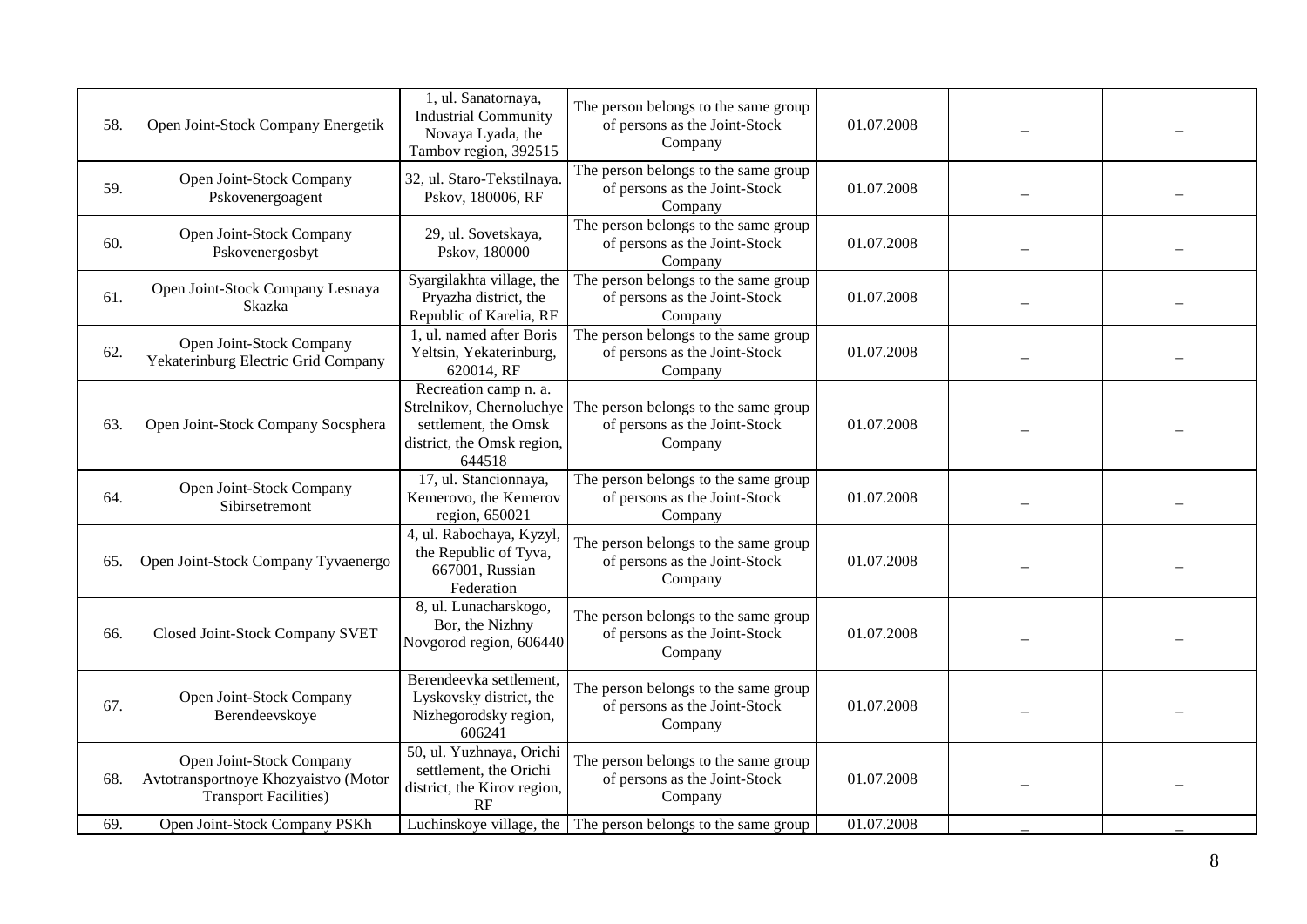|     | (Subsidiary Farm Enterprize)<br>Luchinskoye                                  | Sobinsk district, the<br>Vladimir region, 601225,<br>RF                                                             | of persons as the Joint-Stock<br>Company                                         |            |  |
|-----|------------------------------------------------------------------------------|---------------------------------------------------------------------------------------------------------------------|----------------------------------------------------------------------------------|------------|--|
| 70. | Open Joint-Stock Company Energetik<br>Sanatorium-Preventorium                | 10, ul. Aviacionnaya,<br>Izhevsk, the Udmurt<br>Republic, RF                                                        | The person belongs to the same group<br>of persons as the Joint-Stock<br>Company | 01.07.2008 |  |
| 71. | Open Joint-Stock Company Kaliningrad<br>Generating Company                   | 10A, ul. Pravaya<br>Naberezhnaya,<br>Kaliningrad                                                                    | The person belongs to the same group<br>of persons as the Joint-Stock<br>Company | 01.07.2008 |  |
| 72. | Open Joint-Stock Company<br>Yantarenergosbyt                                 | 10, ul. Darvina,<br>Kaliningrad                                                                                     | The person belongs to the same group<br>of persons as the Joint-Stock<br>Company | 01.07.2008 |  |
| 73. | Open Joint-Stock Company<br>Volgogradsetremont                               | 1A, ul. Granovitaya,<br>Volgograd, 400066                                                                           | The person belongs to the same group<br>of persons as the Joint-Stock<br>Company | 01.07.2008 |  |
| 74. | Open Joint-Stock Company Energetik<br><b>Recreation Camp</b>                 | 3, ul. Shkolnaya, stanica<br>Shepsi, the Tuapse<br>district, Krasnodar Kray,<br>352818                              | The person belongs to the same group<br>of persons as the Joint-Stock<br>Company | 01.07.2008 |  |
| 75. | Open Joint-Stock Company<br>Sokolovskoye Agricultural Enterprise             | 32, ul. Kurskaya,<br>Sokolovo-<br>Kundryuchenskiy<br>settlement,<br>Novoshakhtinsk-10, the<br>Rostov region, Russia | The person belongs to the same group<br>of persons as the Joint-Stock<br>Company | 01.07.2008 |  |
| 76. | Open Joint-Stock Company Agricultural<br>Enterprise named after A.A. Grechko | 21, ul. Teatralnaya,<br>Kuybyshevo settlement,<br>the Kuybyshevo district,<br>the Rostov region, Russia             | The person belongs to the same group<br>of persons as the Joint-Stock<br>Company | 01.07.2008 |  |
| 77. | Closed Joint-Stock Company<br>Lenenergospetsremont                           | Bld.43 (ID code "A"),<br>Line 12, Vasilievskiy<br>Ostrov, Saint-Petersburg,<br>191180                               | The person belongs to the same group<br>of persons as the Joint-Stock<br>Company | 01.07.2008 |  |
| 78. | Open Joint-Stock Company<br>Moskabelsetmontazh                               | Bld.6, block 1, ul.<br>Nizhnyaya<br>Krasnoselskaya,<br>Moscow, 107140                                               | The person belongs to the same group<br>of persons as the Joint-Stock<br>Company | 01.07.2008 |  |
| 79. | Open Joint-Stock Company<br>Moskabelenergoremont                             | Bld.13, block 2, ul.<br>Shipilovskaya, Moscow,<br>115569                                                            | The person belongs to the same group<br>of persons as the Joint-Stock<br>Company | 01.07.2008 |  |
| 80. | Open Joint-Stock Company Electrical                                          | 4a, Starokashirskove                                                                                                | The person belongs to the same group                                             | 01.07.2008 |  |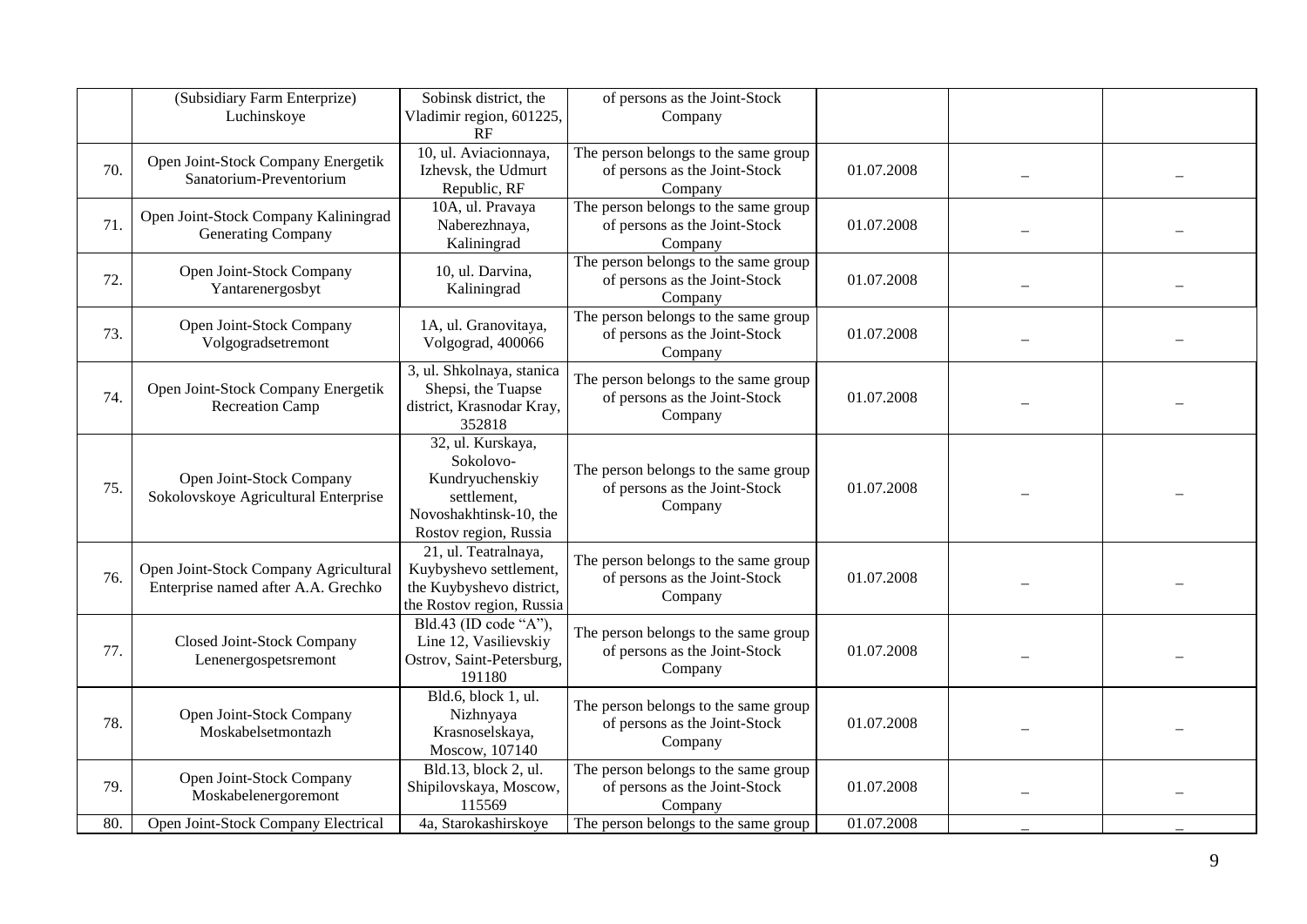|     | <b>Equipment Repairs Plant</b>                                     | Avenue, Moscow,<br>152201                                                             | of persons as the Joint-Stock<br>Company                                         |            |  |
|-----|--------------------------------------------------------------------|---------------------------------------------------------------------------------------|----------------------------------------------------------------------------------|------------|--|
| 81. | Open Joint-Stock Company Energetik<br>Vacation Hotel               | 4, ul. Pionerskaya,<br>Divnomorskoye<br>settlement, Krasnodar<br>Kray, 353490         | The person belongs to the same group<br>of persons as the Joint-Stock<br>Company | 01.07.2008 |  |
| 82. | Open Joint-Stock Company Plamya<br><b>Recreation Complex</b>       | 2, Novomikhailovskiy<br>settlement, the Tuapse<br>district, Krasnodar Krai,<br>352856 | The person belongs to the same group<br>of persons as the Joint-Stock<br>Company | 01.07.2008 |  |
| 83. | Closed Joint-Stock Company<br>Tsarskoselskaya Power Company        | 3, ul. named after Glinka,<br>Pushkin, Saint-Petersburg                               | The person belongs to the same group<br>of persons as the Joint-Stock<br>Company | 01.07.2008 |  |
| 84. | Open Joint-Stock Company<br>Yekaterinburgenergosbyt                | 48, ul. Surikova,<br>Yekaterinburg, 620144                                            | The person belongs to the same group<br>of persons as the Joint-Stock<br>Company | 01.07.2008 |  |
| 85. | <b>Closed Joint-Stock Company</b><br>Kurortenergo                  | 16, ul. Kommunarov,<br>Sestroretsk, Saint-<br>Petersburg, 197706                      | The person belongs to the same group<br>of persons as the Joint-Stock<br>Company | 01.07.2008 |  |
| 86. | Open Joint-Stock Company<br>Energocentre                           | 65, ul. Kirova, Podolsk,<br>the Moscow region,<br>142117                              | The person belongs to the same group<br>of persons as the Joint-Stock<br>Company | 01.07.2008 |  |
| 87. | Open Joint-Stock Company Yaroslavl<br><b>Electric Grid Company</b> | 26, ul named after.<br>Blukher, Yaroslavl,<br>150042                                  | The person belongs to the same group<br>of persons as the Joint-Stock<br>Company | 30.12.2009 |  |
| 88. | <b>Limited Liability Company</b><br>Elektroservice Company         | 39 (ID code: "V"),<br>Sibirskiy Trakt,<br>Yekaterinburg, 620100                       | The person belongs to the same group<br>of persons as the Joint-Stock<br>Company | 30.12.2009 |  |
| 89. | Open Joint-Stock Company<br>Dagenergoset                           | 73a, ul. Dakhadaeva,<br>Makhachkala, the<br>Republic of Dagestan,<br>367020           | The person belongs to the same group<br>of persons as the Joint-Stock<br>Company | 31.03.2010 |  |
| 90. | Limited Liability Company<br>Uralenergotrans                       | 140, ul. Mamina-<br>Sibiryaka, Yekaterinburg,<br>620026                               | The person belongs to the same group<br>of persons as the Joint-Stock<br>Company | 30.09.2010 |  |
| 91. | Open Joint-Stock Company Yaroslavl<br>City Electric Grid           | 37, ul. Tchaikovskogo,<br>Yaroslavl 150000                                            | The person belongs to the same group<br>of persons as the Joint-Stock<br>Company | 30.09.2010 |  |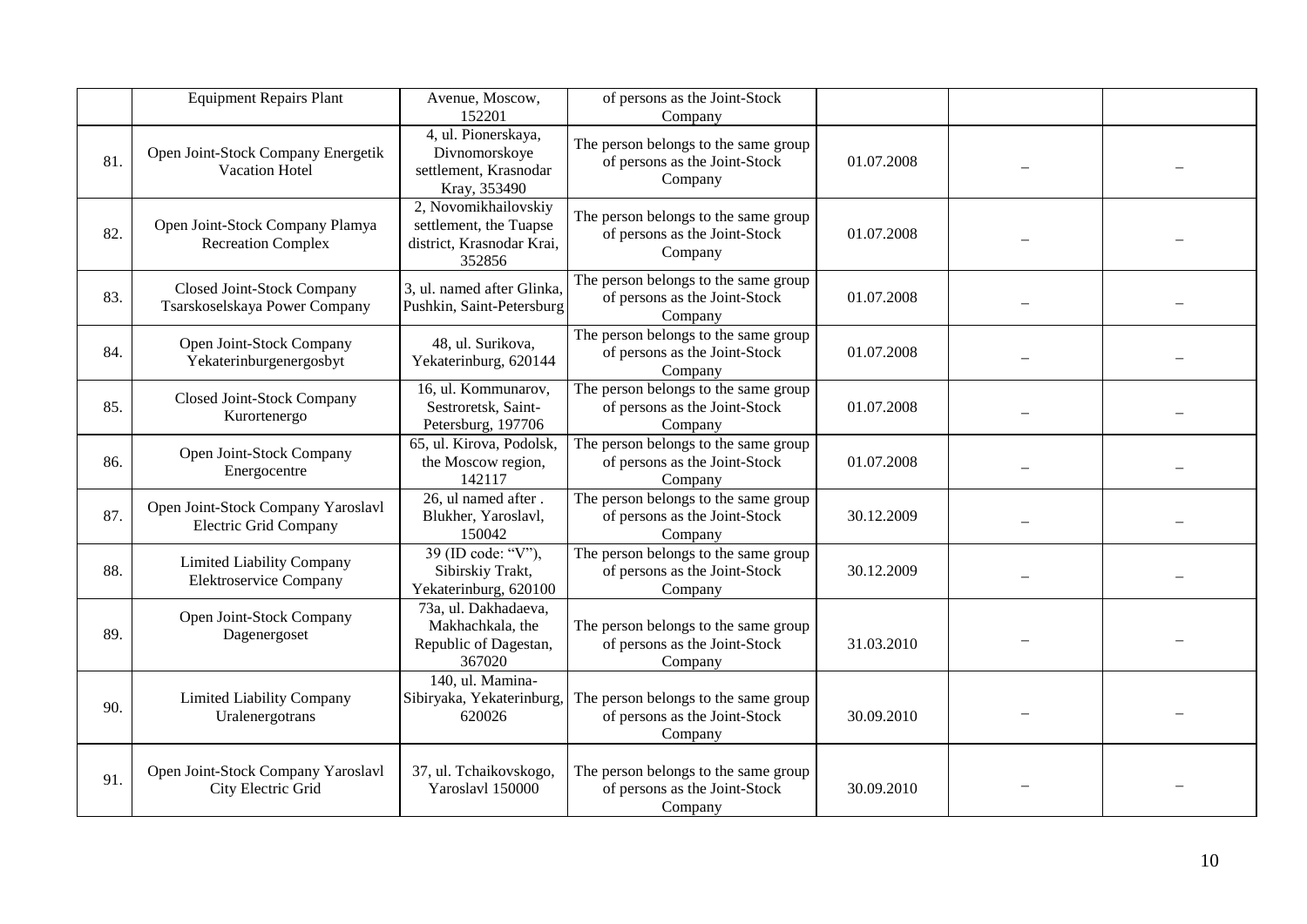| 92.  | Open Joint-Stock Company Scientific<br>and Research Engineering Center of<br>Interregional Distribution Grid<br>Companies | 6, ul. Chaplygina,<br>Moscow, 105062, RF                                                                             | The person belongs to the same group<br>of persons as the Joint-Stock<br>Company | 30.09.2010 |  |
|------|---------------------------------------------------------------------------------------------------------------------------|----------------------------------------------------------------------------------------------------------------------|----------------------------------------------------------------------------------|------------|--|
| 93.  | Open Joint-Stock Company<br>Energoservice of South                                                                        | 49, ul. Bolshaya<br>Sadovaya, Rostov-on-<br>Don, 344002                                                              | The person belongs to the same group<br>of persons as the Joint-Stock<br>Company | 31.12.2010 |  |
| 94.  | Open Joint-Stock Company Interregional<br><b>Energoservice Company Energy Efficient</b><br>Technologies                   | 6, ul. Proviantskaya,<br>Nizhny Novgorod,<br>603155, RF                                                              | The person belongs to the same group<br>of persons as the Joint-Stock<br>Company | 31.12.2010 |  |
| 95.  | Open Joint-Stock Company<br><b>Energoservice Company</b>                                                                  | 33, ul. 50 Let NLMK,<br>Lipetsk, 398001                                                                              | The person belongs to the same group<br>of persons as the Joint-Stock<br>Company | 31.03.2011 |  |
| 96.  | Open Joint-Stock Company<br>Energoservice of Kuban                                                                        | 47, ul. Novorossiyskaya,<br>Krasnodar, 350080                                                                        | The person belongs to the same group<br>of persons as the Joint-Stock<br>Company | 31.03.2011 |  |
| 97.  | Open Joint-Stock Company<br>Yantarenergoservice                                                                           | 83, ul. Krasnoselskaya,<br>Kaliningrad, 236010                                                                       | The person belongs to the same group<br>of persons as the Joint-Stock<br>Company | 31.03.2011 |  |
| 98.  | Open Joint-Stock Company<br><b>Energoservice Company of Urals</b>                                                         | 19, ul. named after<br>Tchaikovsky,<br>Yekaterinburg, 620142,<br>the Russian Federation                              | The person belongs to the same group<br>of persons as the Joint-Stock<br>Company | 31.03.2011 |  |
| 99.  | Open Joint-Stock Company<br>Energoservice of North-West                                                                   | 31, ul. Sobornaya,<br>Gatchina, the Leningrad<br>region, 188300                                                      | The person belongs to the same group<br>of persons as the Joint-Stock<br>Company | 31.03.2011 |  |
| 100. | Open Joint-Stock Company<br>Energoservice Company of<br>Tyumenenergo                                                      | 4, ul. Universitetskaya,<br>Surgut, the Tyumen<br>region, Khanty-Mansi<br>Autonomous Area -<br>Yugra, 628406, Russia | The person belongs to the same group<br>of persons as the Joint-Stock<br>Company | 31.03.2011 |  |
| 101  | Open Joint-Stock Company<br>Energoservice                                                                                 | 18, ul. Podstantsionnaya,<br>Energetik settlement,<br>Pyatigorsk, Stavropol<br>Krai, 357506                          | The person belongs to the same group<br>of persons as the Joint-Stock<br>Company | 31.03.2011 |  |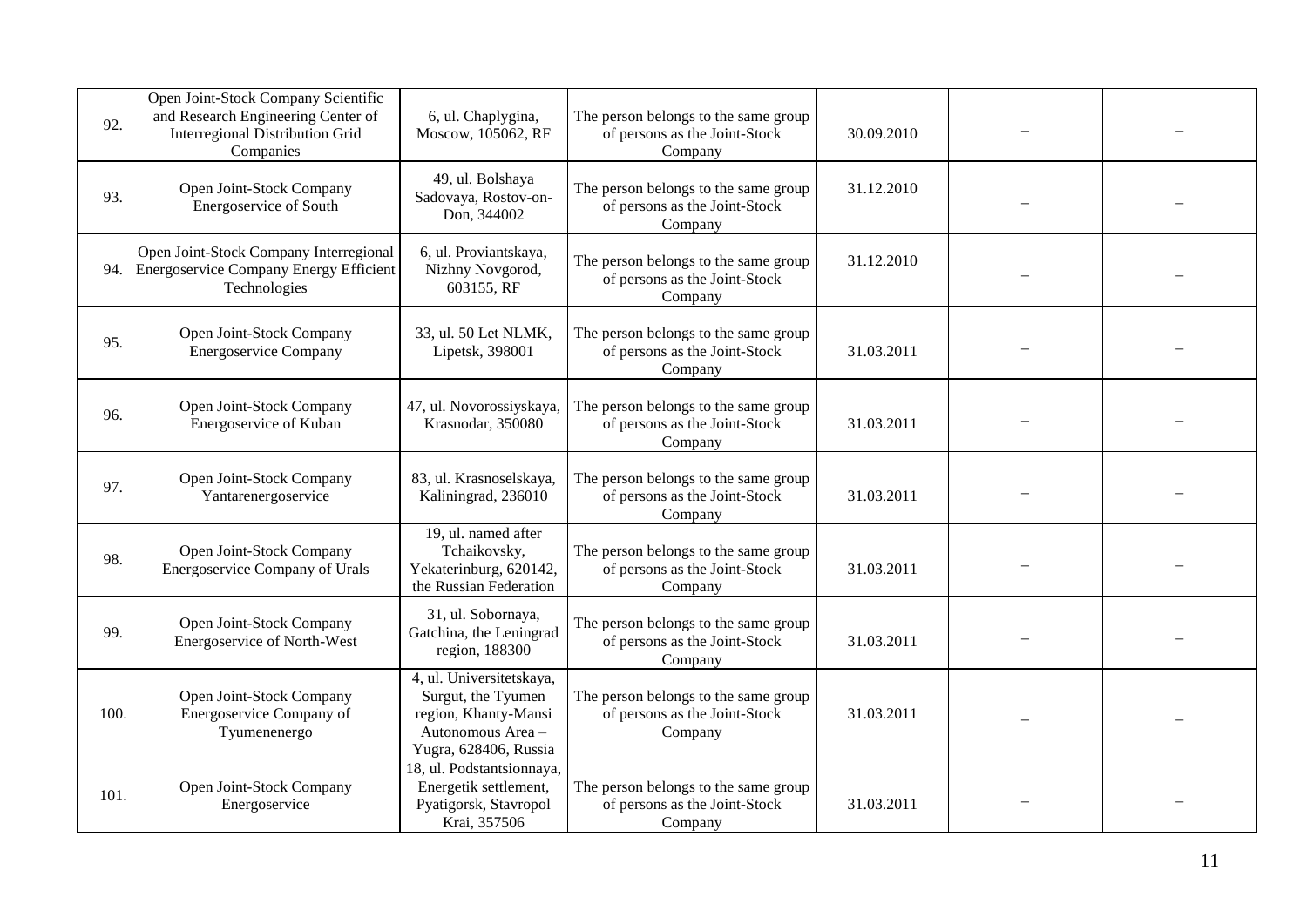| 102. | Open Joint-Stock Company<br>Energoservice Company of Siberia                                                           | bld.5, block 1, ul.<br>Vzletnaya, Krasnoyarsk,<br>660135                                                       | The person belongs to the same group<br>of persons as the Joint-Stock<br>Company | 31.03.2011 |  |
|------|------------------------------------------------------------------------------------------------------------------------|----------------------------------------------------------------------------------------------------------------|----------------------------------------------------------------------------------|------------|--|
| 103. | Closed Joint-Stock Company Center of<br>Innovations and Power Efficiency                                               | 26, ul. Blukhera,<br>Yaroslavl, 150042                                                                         | The person belongs to the same group<br>of persons as the Joint-Stock<br>Company | 30.09.2011 |  |
| 104. | Open Joint-Stock Company<br>Energoservice Company Lenenergo                                                            | 1, ploshchad Konstitutsii,<br>Saint-Petersburg, 196247                                                         | The person belongs to the same group<br>of persons as the Joint-Stock<br>Company | 30.03.2012 |  |
| 105. | Limited Liability Company<br><b>Electricite Reseau Distribution France</b><br><b>VOSTOK</b>                            | OFFICES 3;4;6-9,<br>PREMISES No. II; 2 <sup>nd</sup><br>FLOOR, bld. 8; ul.<br>Zemlyanoi Val, Moscow,<br>105064 | The person belongs to the same group<br>of persons as the Joint-Stock<br>Company | 30.03.2012 |  |
| 106. | Limited Liability Company<br>Yurenergokonsalt                                                                          | 18, ul. 295 Strelkovoi<br>Divizii, Pyatigorsk,<br>Stavropol Krai, 357506                                       | The person belongs to the same group<br>of persons as the Joint-Stock<br>Company | 30.06.2012 |  |
|      | Open Joint-Stock Company<br>107. Federal Grid Company of Unified Energy<br>System                                      | 5A, ul. Akademika<br>Chelomeya, Moscow,<br>117630                                                              | The person belongs to the same group<br>of persons as the Joint-Stock<br>Company | 30.09.2012 |  |
| 108. | Open Joint-Stock Company<br>Moscow Communication Center of<br><b>Electric Power Industry</b>                           | 5A, ul. Akademika<br>Chelomeya, Moscow,<br>117630                                                              | The person belongs to the same group<br>of persons as the Joint-Stock<br>Company | 30.09.2012 |  |
| 109. | Open Joint-Stock Company<br>Scientific and Technical Center of the<br>Federal Grid Company of Unified Energy<br>System | 22/3, Kashirskoye shosse,<br>Moscow 115201                                                                     | The person belongs to the same group<br>of persons as the Joint-Stock<br>Company | 30.09.2012 |  |
| 110. | Open Joint-Stock Company<br>Main Electric Grid Service Company of<br>Unified National Electric Grid                    | 1, ul. Tkatskaya, Moscow<br>105318                                                                             | The person belongs to the same group<br>of persons as the Joint-Stock<br>Company | 30.09.2012 |  |
| 111. | Open Joint-Stock Company<br>Specialized Electric Grid Service<br>Company of Unified National Electric<br>Grid          | bld.27, block 8, ul.<br>Sadovnicheskaya,<br>Moscow 115035                                                      | The person belongs to the same group<br>of persons as the Joint-Stock<br>Company | 30.09.2012 |  |
| 112. | Open Joint-Stock Company<br><b>Engineering and Construction</b><br>Management Center of Unified Energy<br>System       | 5A, ul. Akademika<br>Chelomeya, Moscow,<br>117630                                                              | The person belongs to the same group<br>of persons as the Joint-Stock<br>Company | 30.09.2012 |  |
| 113. | Open Joint-Stock Company<br>Energostroysnabkomplekt of UES                                                             | bld.6, block 1, ul.<br>Artyukhinoy, Moscow                                                                     | The person belongs to the same group<br>of persons as the Joint-Stock            | 30.09.2012 |  |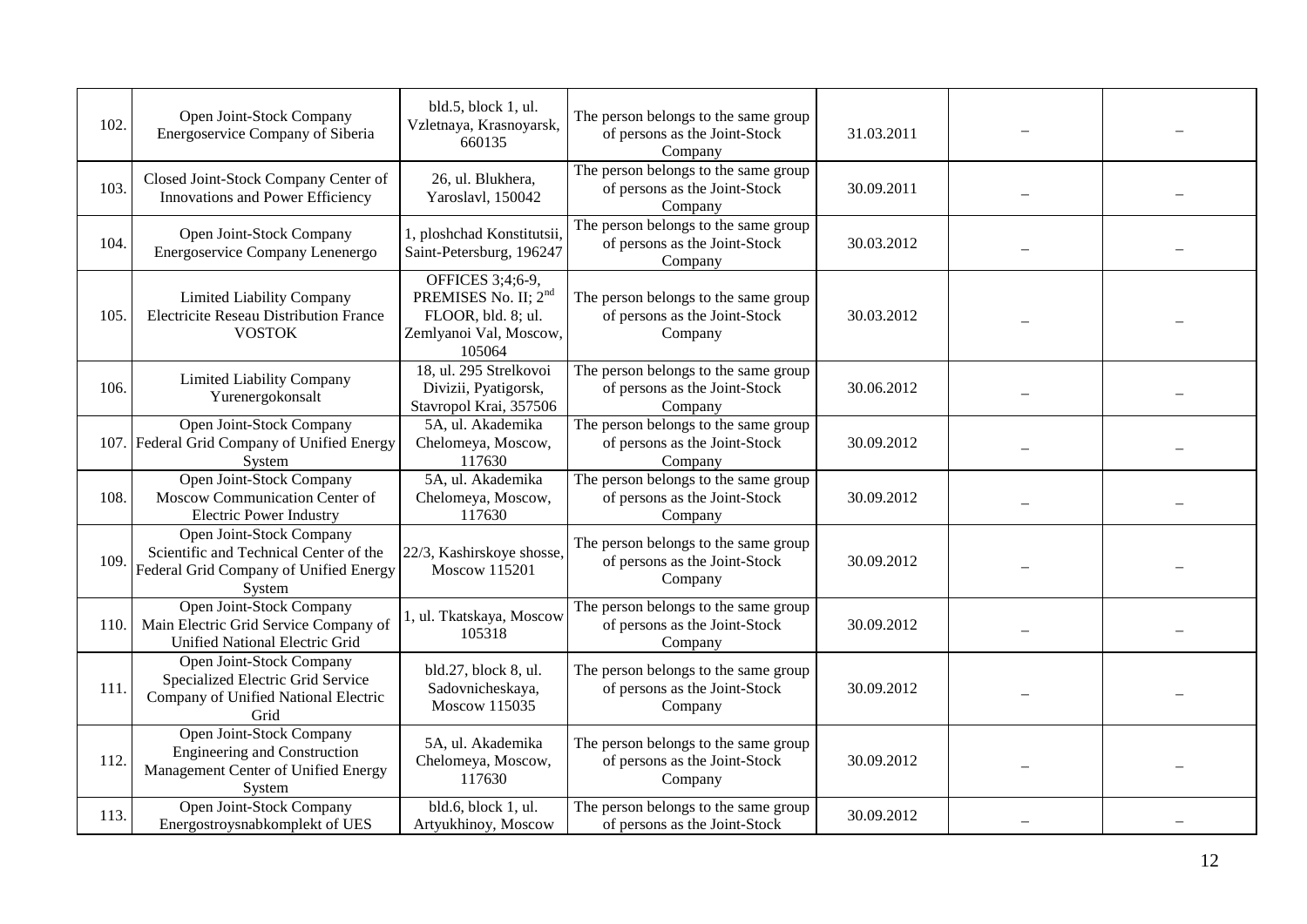|      |                                                                                   | 109390                                                                              | Company                                                                          |            |  |
|------|-----------------------------------------------------------------------------------|-------------------------------------------------------------------------------------|----------------------------------------------------------------------------------|------------|--|
| 114. | Closed Joint Stock Company<br>Agency for Electrical Energy Balance<br>Forecasting | 22, pr. Andropova,<br>Moscow 115533                                                 | The person belongs to the same group<br>of persons as the Joint-Stock<br>Company | 30.09.2012 |  |
| 115. | Open Joint-Stock Company<br>Chitatechenergo                                       | 6, ul. 9 Yanvarya, Chita,<br>672000 the Chita region                                | The person belongs to the same group<br>of persons as the Joint-Stock<br>Company | 30.09.2012 |  |
| 116. | Open Joint-Stock Company<br>Mobile Gas Turbine Electricity Plants                 | bld. 16, block 5,<br>Bersenevskaya<br>Embankment, Moscow<br>119072                  | The person belongs to the same group<br>of persons as the Joint-Stock<br>Company | 30.09.2012 |  |
| 117. | Limited Liability Company<br>Index of Energy - FGC UES                            | 5A, ul. Akademika<br>Chelomeya, Moscow,<br>117630                                   | The person belongs to the same group<br>of persons as the Joint-Stock<br>Company | 30.09.2012 |  |
| 118. | Open Joint-Stock Company<br>Volgaenergosnabkomplekt                               | 156, Leninskiy prospekt,<br>Moscow 117571                                           | The person belongs to the same group<br>of persons as the Joint-Stock<br>Company | 30.09.2012 |  |
| 119. | Open Joint-Stock Company<br>Energotechkomplekt                                    | 13/5, Podkolokolniy per.,<br><b>Moscow 109028</b>                                   | The person belongs to the same group<br>of persons as the Joint-Stock<br>Company | 30.09.2012 |  |
| 120. | Open Joint-Stock Company<br><b>Tomsk Backbone Grids</b>                           | 36, prospekt Kirova,<br>Tomsk, RF                                                   | The person belongs to the same group<br>of persons as the Joint-Stock<br>Company | 30.09.2012 |  |
| 121. | Open Joint-Stock Company<br>Main Computer Center for the Energy<br>Industry       | $\overline{b}$ ld. 16, block 5,<br>Bersenevskaya<br>Embankment, Moscow<br>119072    | The person belongs to the same group<br>of persons as the Joint-Stock<br>Company | 30.09.2012 |  |
| 122. | Open Joint-Stock Company<br>Kuban Backbone Grids                                  | 5, ul. Tramvaynaya,<br>Krasnodar 350911,<br>Krasnodar Krai                          | The person belongs to the same group<br>of persons as the Joint-Stock<br>Company | 30.09.2012 |  |
| 123. | Open Joint-Stock Company<br>Dalenergosetprojekt                                   | 26, prospekt Partizanskiy,<br>Vladivostok 690000,<br>Primorski Kray                 | The person belongs to the same group<br>of persons as the Joint-Stock<br>Company | 30.09.2012 |  |
| 124. | Open Joint-Stock Company<br>Energy Institute named after G.M.<br>Krzhizhanovsky   | 19, Leninskiy prospekt,<br>Moscow, the Russian<br>Federation                        | The person belongs to the same group<br>of persons as the Joint-Stock<br>Company | 30.09.2012 |  |
| 125  | Limited Liability Company<br>IT Energy Service                                    | Office C-214, bld. 101,<br>block 3, Vernadsky<br>prospekt, Moscow<br>119526, Russia | The person belongs to the same group<br>of persons as the Joint-Stock<br>Company | 30.09.2012 |  |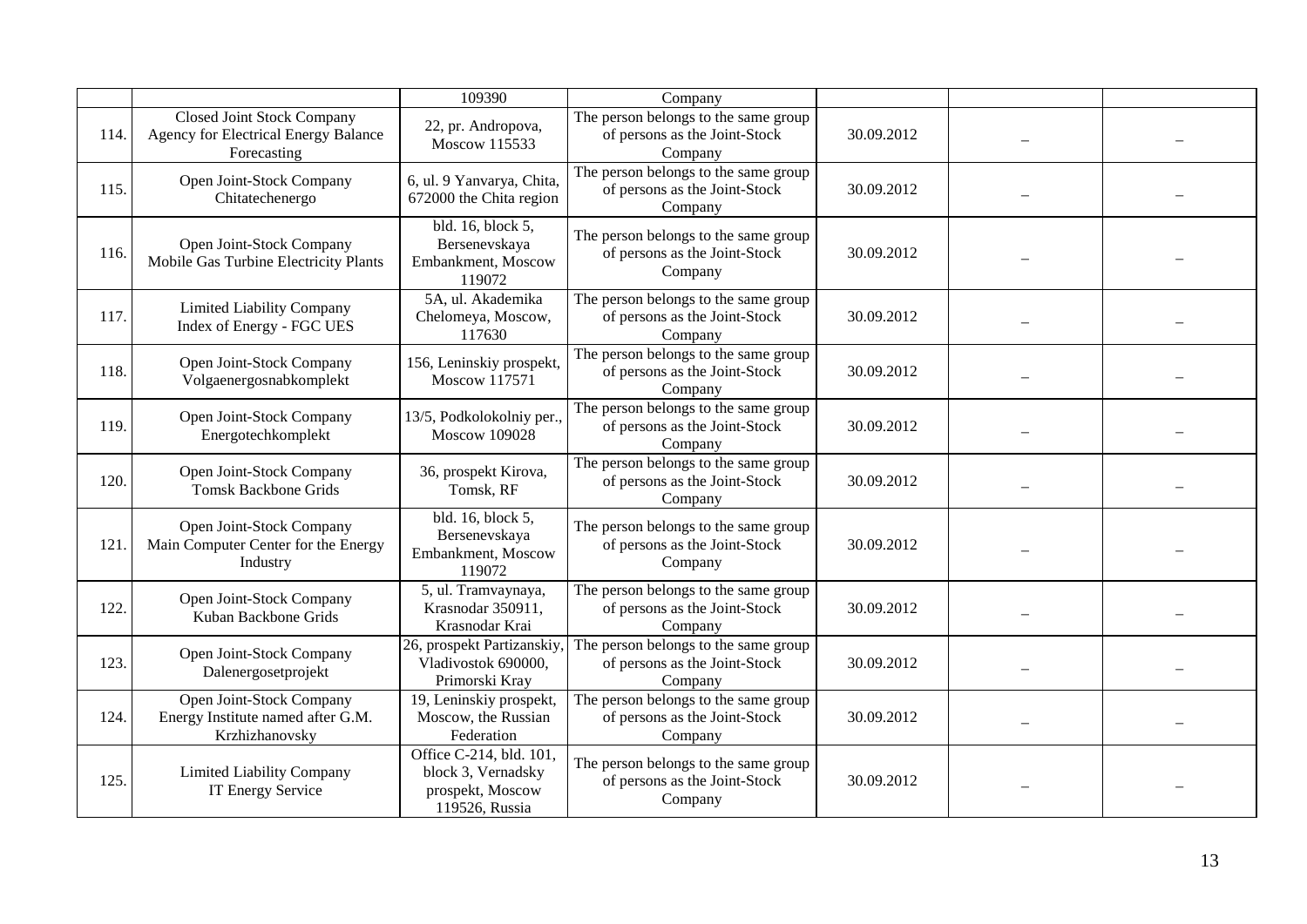| 126. | Open Join-Stock Company<br>Sibirelectrosetservice | 7, ul. Vilskogo,<br>Krasnoyarck, 660062 | The person belongs to the same group<br>of persons as the Joint-Stock<br>Company                                                                          | 29.03.2013 |  |
|------|---------------------------------------------------|-----------------------------------------|-----------------------------------------------------------------------------------------------------------------------------------------------------------|------------|--|
| 127. | Adomavichus, Artur Antanovich                     |                                         | The person performs the functions of<br>the sole executive body in the<br>company belonging to the same group<br>of persons as the Joint-Stock<br>Company | 29.03.2013 |  |
| 128. | Berzina,<br>Lyudmila Ivanovna                     |                                         | The person performs the functions of<br>the sole executive body in the<br>company belonging to the same group<br>of persons as the Joint-Stock<br>Company | 30.06.2011 |  |
| 129. | Beresney,<br>Mikhail Nikolaevich                  |                                         | The person performs the functions of<br>the sole executive body in the<br>company belonging to the same group<br>of persons as the Joint-Stock<br>Company | 31.03.2011 |  |
| 130. | Bogachev,<br>Aleksey Valentinovich                |                                         | The person performs the functions of<br>the sole executive body in the<br>company belonging to the same group<br>of persons as the Joint-Stock<br>Company | 02.07.2013 |  |
| 131. | Bozhan,<br>Eric Pierre                            |                                         | The person performs the functions of<br>the sole executive body in the<br>company belonging to the same group<br>of persons as the Joint-Stock<br>Company | 30.03.2012 |  |
| 132. | Budargin,<br>Oleg Mikhailovich                    |                                         | The person performs the functions of<br>the sole executive body in the<br>company belonging to the same group<br>of persons as the Joint-Stock<br>Company | 30.06.2013 |  |
| 133. | Baluev,<br>Aleksander Ivanovich                   |                                         | The person performs the functions of<br>the sole executive body in the<br>company belonging to the same group<br>of persons as the Joint-Stock<br>Company | 30.09.2013 |  |
| 134. | Vasiliev,<br>Vladimir Vasilievich                 |                                         | The person performs the functions of<br>the sole executive body in the<br>company belonging to the same group                                             | 31.03.2011 |  |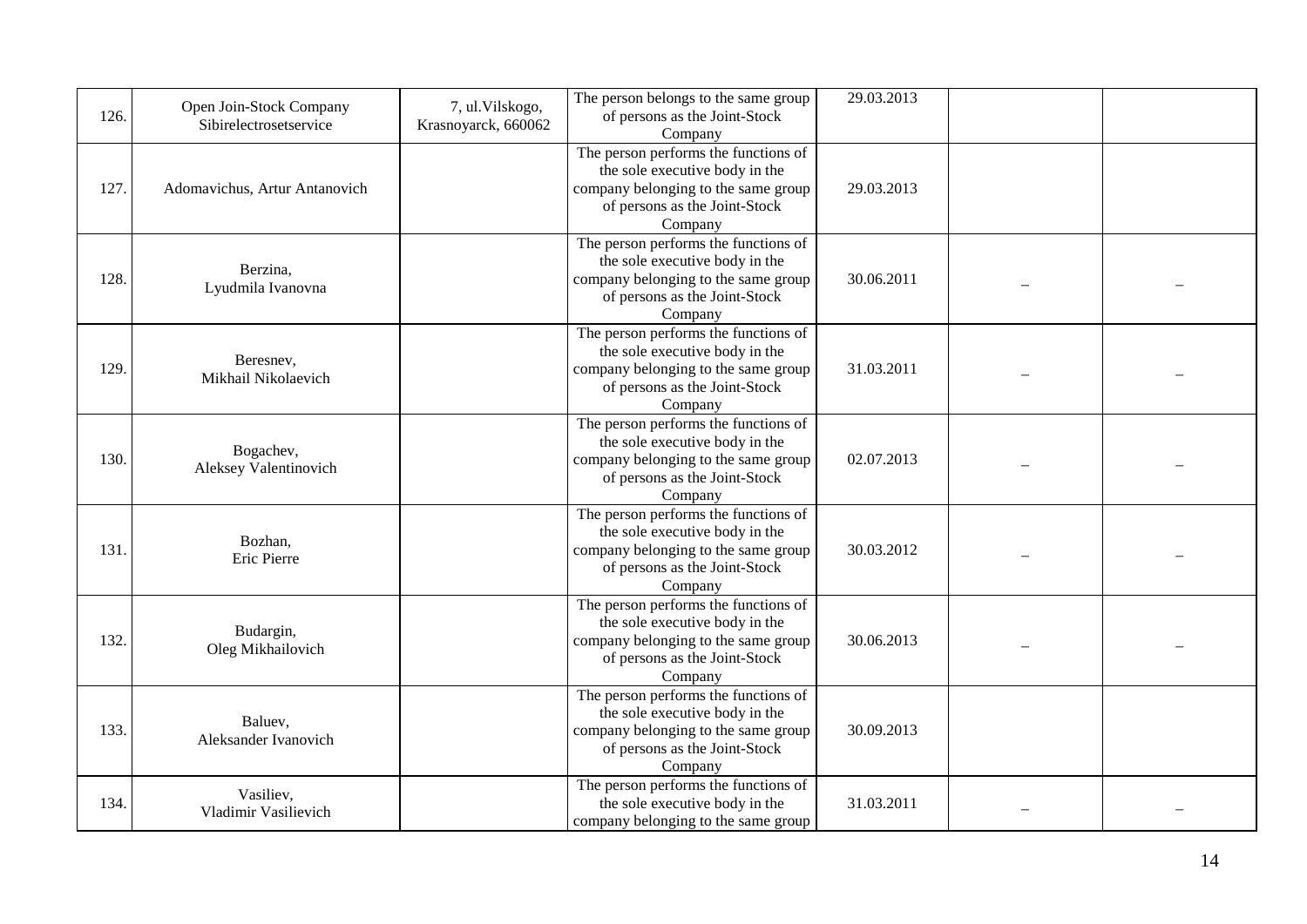|      |                                | of persons as the Joint-Stock        |            |  |
|------|--------------------------------|--------------------------------------|------------|--|
|      |                                | Company                              |            |  |
|      | Vashkevich,                    | The person performs the functions of |            |  |
| 135. | Vladimir Frantishkovich        | the sole executive body in the       | 29.12.2012 |  |
|      |                                | company belonging to the same group  |            |  |
|      |                                | of persons a the Joint-Stock Company |            |  |
|      |                                | The person performs the functions of |            |  |
|      | Vinokurov,                     | the sole executive body in the       |            |  |
| 136. | Igor Vladimirovich             | company belonging to the same group  | 14.06.2012 |  |
|      |                                | of persons as the Joint-Stock        |            |  |
|      |                                | Company                              |            |  |
|      |                                | The person performs the functions of |            |  |
|      | Volkov,                        | the sole executive body in the       |            |  |
| 137. | <b>Eduard Petrovich</b>        | company belonging to the same group  | 30.09.2012 |  |
|      |                                | of persons as the Joint-Stock        |            |  |
|      |                                | Company                              |            |  |
|      |                                | The person performs the functions of |            |  |
|      | Gavrilov,<br>Aleksander Iliich | the sole executive body in the       |            |  |
| 138. |                                | company belonging to the same group  | 29.03.2013 |  |
|      |                                | of persons as the Joint-Stock        |            |  |
|      |                                | Company                              |            |  |
|      |                                | The person performs the functions of |            |  |
|      | Glotov,                        | the sole executive body in the       |            |  |
| 139. | Artem Vladimirovich            | company belonging to the same group  | 30.06.2013 |  |
|      |                                | of persons as the Joint-Stock        |            |  |
|      |                                | Company                              |            |  |
|      |                                | The person performs the functions of |            |  |
|      | Golinko,                       | the sole executive body in the       |            |  |
| 140. | Andrey Anatolievich            | company belonging to the same group  | 30.06.2012 |  |
|      |                                | of persons as the Joint-Stock        |            |  |
|      |                                | Company                              |            |  |
|      |                                | The person performs the functions of |            |  |
|      | Golubchenko,                   | the sole executive body in the       |            |  |
| 141. | Evgenyi Aleksandrovich         | company belonging to the same group  |            |  |
|      |                                | of persons as the Joint-Stock        | 29.03.2013 |  |
|      |                                | Company                              |            |  |
|      |                                | The person performs the functions of |            |  |
|      | Grishev,                       | the sole executive body in the       |            |  |
| 142. | Nikolay Alekseevich            | company belonging to the same group  | 30.09.2013 |  |
|      |                                | of persons as the Joint-Stock        |            |  |
|      |                                | Company                              |            |  |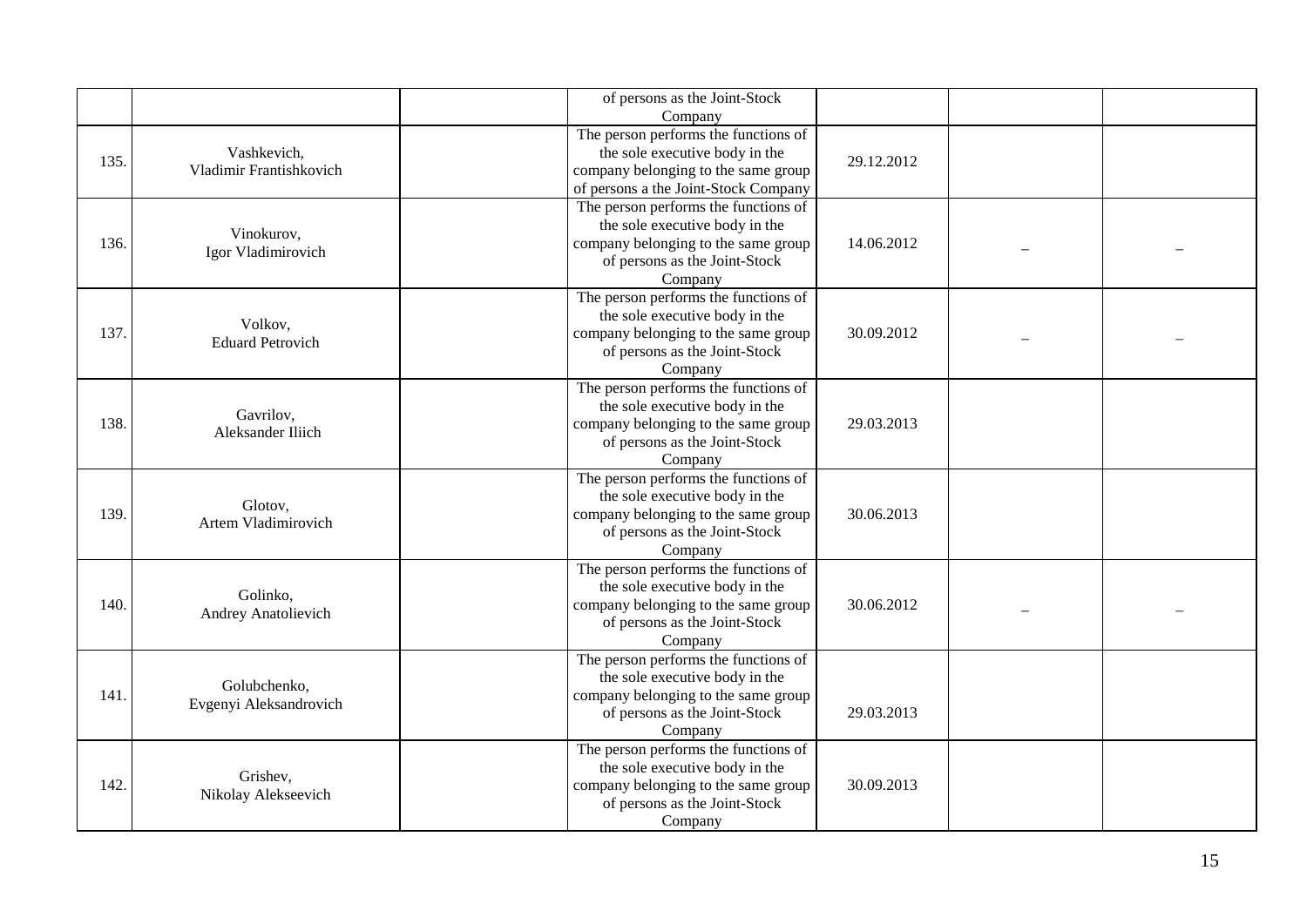| 143. | Dorofeev,<br>Viktor Aleksandrovich | The person performs the functions of<br>the sole executive body in the<br>company belonging to the same group<br>of persons as the Joint-Stock<br>Company | 30.06.2013 |  |
|------|------------------------------------|-----------------------------------------------------------------------------------------------------------------------------------------------------------|------------|--|
| 144. | Edimichev,<br>Evgeniy Nikolaevich  | The person performs the functions of<br>the sole executive body in the<br>company belonging to the same group<br>of persons as the Joint-Stock<br>Company | 30.06.2012 |  |
| 145. | Eist,<br>Aleksandr Nikolaevich     | The person performs the functions of<br>the sole executive body in the<br>company belonging to the same group<br>of persons as the Joint-Stock<br>Company | 30.06.2013 |  |
| 146. | Zhuravlev,<br>Dmitryi Olegovich    | The person performs the functions of<br>the sole executive body in the<br>company belonging to the same group<br>of persons as the Joint-Stock<br>Company | 29.03.2013 |  |
| 147. | Zaichenko,<br>Alla Vyacheslavovna  | The person performs the functions of<br>the sole executive body in the<br>company belonging to the same group<br>of persons as the Joint-Stock<br>Company | 30/06/2013 |  |
| 148. | Zafesov,<br>Yuri Kazbekovich       | The person performs the functions of<br>the sole executive body in the<br>company belonging to the same group<br>of persons as the Joint-Stock<br>Company | 30.09.2012 |  |
| 149. | Zenyutich,<br>Yuri Evgenievich     | The person performs the functions of<br>the sole executive body in the<br>company belonging to the same group<br>of persons as the Joint-Stock<br>Company | 31.12.2010 |  |
| 150. | Zorin,<br>Sergey Viktorovich       | The person performs the functions of<br>the sole executive body in the<br>company belonging to the same group<br>of persons as the Joint-Stock<br>Company | 29.03.2013 |  |
| 151. | Ivanov,                            | The person performs the functions of                                                                                                                      | 30.06.2012 |  |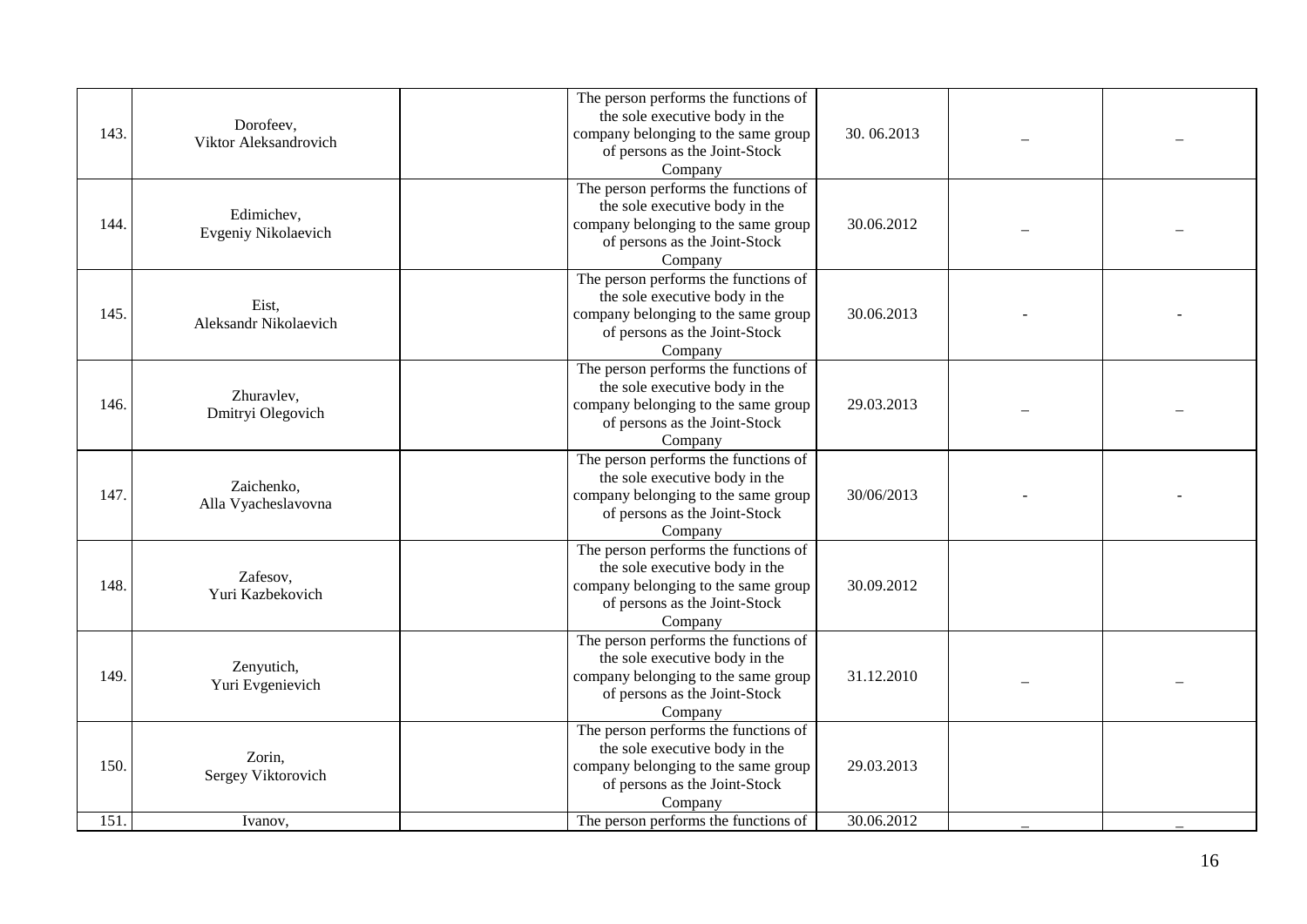|      | Viktor Vasilievich                    | the sole executive body in the       |            |  |
|------|---------------------------------------|--------------------------------------|------------|--|
|      |                                       | company belonging to the same group  |            |  |
|      |                                       | of persons as the Joint-Stock        |            |  |
|      |                                       | Company                              |            |  |
|      |                                       | The person performs the function of  |            |  |
|      |                                       | the sole executive body in the       |            |  |
| 152. | Isaev,                                | company belonging to the same group  | 29.12.2012 |  |
|      | Oleg Yurievich                        | of persons as the Joint-Stock        |            |  |
|      |                                       | Company                              |            |  |
|      |                                       | The person performs the functions of |            |  |
|      |                                       | the sole executive body in the       |            |  |
| 153. | Kazimirov,                            | company belonging to the same group  | 30.09.2012 |  |
|      | Petr Valerievich                      | of persons as the Joint-Stock        |            |  |
|      |                                       | Company                              |            |  |
|      |                                       | The person performs the functions of |            |  |
|      |                                       | the sole executive body in the       |            |  |
| 154. | Karandashev,                          | company belonging to the same group  | 31.03.2011 |  |
|      | <b>Andrey Anatolievich</b>            | of persons as the Joint-Stock        |            |  |
|      |                                       | Company                              |            |  |
|      |                                       | The person performs the functions of |            |  |
|      |                                       | the sole executive body in the       |            |  |
| 155. | Karmanov,                             | company belonging to the same group  | 30.09.2012 |  |
|      | Yuri Aleksandrovich                   | of persons as the Joint-Stock        |            |  |
|      |                                       | Company                              |            |  |
|      |                                       | The person performs the functions of |            |  |
|      |                                       | the sole executive body in the       |            |  |
| 156. | Katynov,<br><b>Dmitry Vasilievich</b> | company belonging to the same group  | 01.07.2008 |  |
|      |                                       | of persons as the Joint-Stock        |            |  |
|      |                                       | Company                              |            |  |
|      |                                       | The person performs the functions of |            |  |
|      | Konevec,                              | the sole executive body in the       |            |  |
| 157. |                                       | company belonging to the same group  | 29.12.2012 |  |
|      | Kirill Sergeevich                     | of persons as the Joint-Stock        |            |  |
|      |                                       | Company                              |            |  |
|      |                                       | The person performs the functions of |            |  |
|      | Konstantinov,                         | the sole executive body in the       |            |  |
| 158. | Oleg Konstantinovich                  | company belonging to the same group  | 30.09.2012 |  |
|      |                                       | of persons as the Joint-Stock        |            |  |
|      |                                       | Company                              |            |  |
| 159. | Korolev,                              | The person performs the functions od | 30.06.2013 |  |
|      | Dmitryi Nikolaevich                   | the sole executive body in the       |            |  |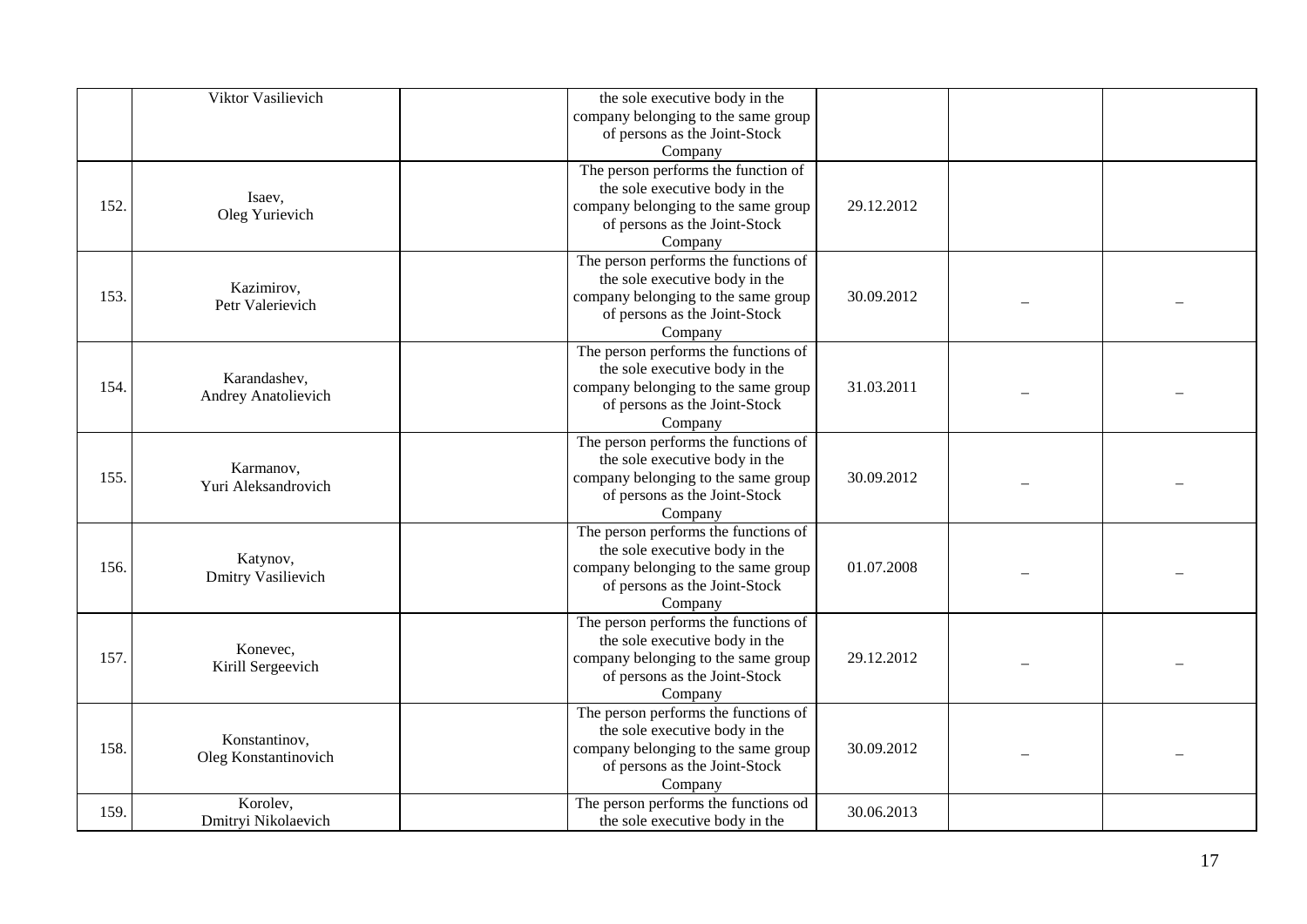|      |                                         | company belonging to the same group<br>as the Joint-Stock Company                                                                                         |            |  |
|------|-----------------------------------------|-----------------------------------------------------------------------------------------------------------------------------------------------------------|------------|--|
| 160. | Korsunov,<br>Pavel Yurievich            | The person performs the functions of<br>the sole executive body in the<br>company belonging to the same group<br>of persons as the Joint-Stock<br>Company | 30.09.2012 |  |
| 161. | Kostikov,<br>Oleg Mikhailovich          | The person performs the functions of<br>the sole executive body in the<br>company belonging to the same group<br>of persons as the Joint-Stock<br>Company | 05.06.2010 |  |
| 162. | Kryuchkov,<br>Mikhail Yurievich         | The person performs the functions of<br>the sole executive body in the<br>company belonging to the same group<br>of persons as the Joint-Stock<br>Company | 30.09.2012 |  |
| 163. | Kudinov,<br>Vyacheslav Ivanovich        | The person performs the functions of<br>the sole executive body in the<br>company belonging to the same group<br>of persons as the Joint-Stock<br>Company | 30.09.2012 |  |
| 164. | Kuralenko,<br>Nikolay Aleksandrovich    | The person performs the functions of<br>the sole executive body in the<br>company belonging to the same group<br>of persons as the Joint-Stock<br>Company | 30/06/2013 |  |
| 165. | Larionov,<br>Dmitry Vitalievich         | The person performs the functions of<br>the sole executive body in the<br>company belonging to the same group<br>of persons as the Joint-Stock<br>Company | 30.12.2011 |  |
| 166. | Lebedev,<br><b>Aleksandr Borisovich</b> | The person performs the functions of<br>the sole executive body in the<br>company belonging to the same group<br>of persons as the Joint-Stock<br>Company | 30.06.2013 |  |
| 167. | Lebedinskiy,<br>Aleksey Yurievich       | The person performs the functions of<br>the sole executive body in the<br>company belonging to the same group<br>of persons as the Joint-Stock            | 30.09.2010 |  |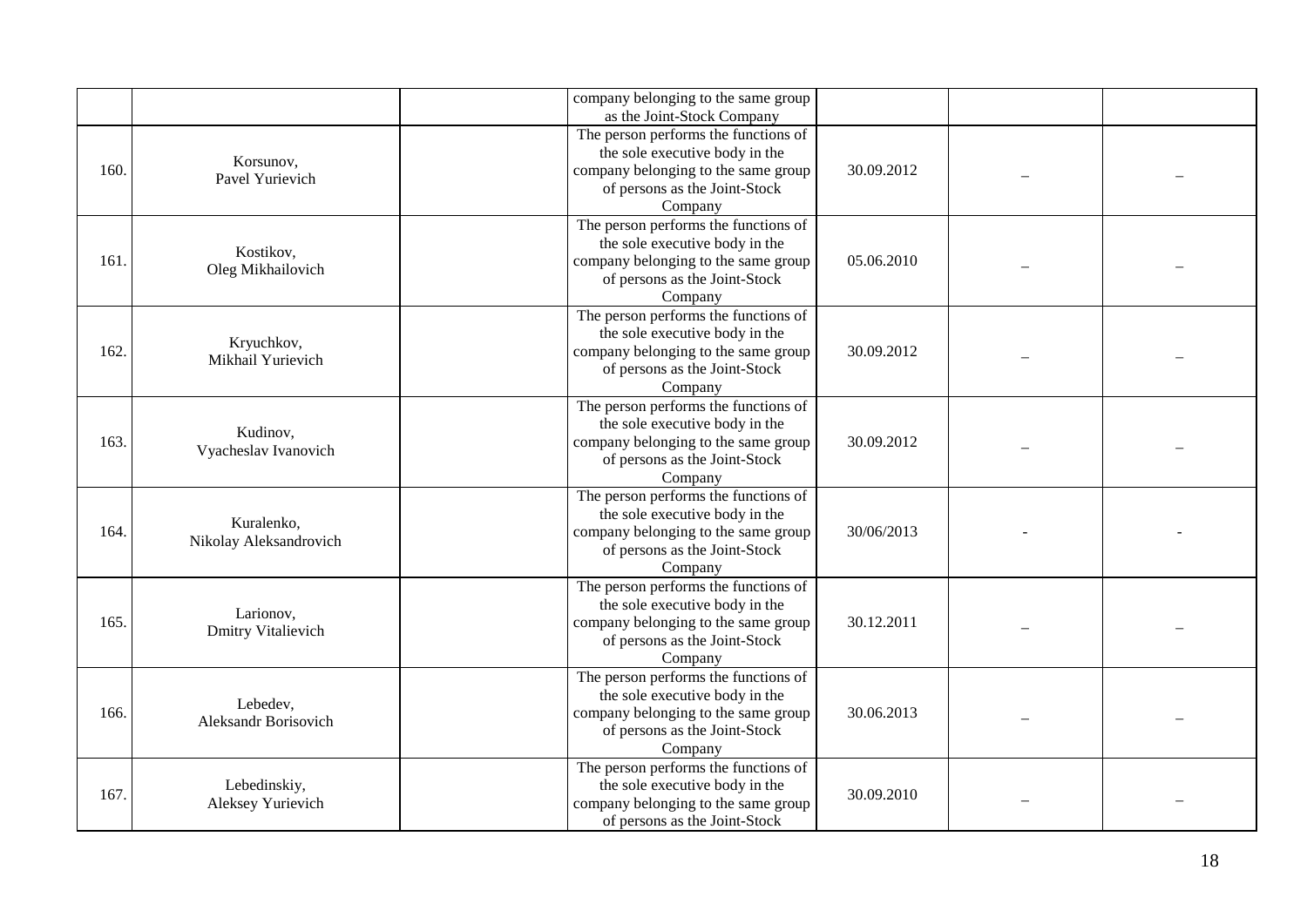|      |                                   | Company                                                                                                                                                   |            |  |
|------|-----------------------------------|-----------------------------------------------------------------------------------------------------------------------------------------------------------|------------|--|
| 168. | Lurye,<br>Aleksandr Viktorovich   | The person performs the functions of<br>the sole executive body in the<br>company belonging to the same group<br>of persons as the Joint-Stock<br>Company | 31.12.2010 |  |
| 169. | Makovskiy,<br>Igor Vladimirovich  | The person performs the functions of<br>the sole executive body in the<br>company belonging to the same group<br>of persons as the Joint-Stock<br>Company | 30.09.2013 |  |
| 170. | Makovskiy,<br>Igor Vladimirovich  | The person performs the functions of<br>the sole executive body in the<br>company belonging to the same group<br>of persons as the Joint-Stock<br>Company | 30.09.2012 |  |
| 171. | Medvedeva,<br>Elena Anatolievna   | The person performs the functions of<br>the sole executive body in the<br>company belonging to the same group<br>of persons as the Joint-Stock<br>Company | 30.09.2012 |  |
| 172. | Mikheev,<br>Pavel Aleksandrovich  | The person performs the functions of<br>the sole executive body in the<br>company belonging to the same group<br>of persons as the Joint-Stock<br>Company | 30.12.2011 |  |
| 173. | Mukumov,<br>Remir Erkinovich      | The person performs the functions of<br>the sole executive body in the<br>company belonging to the same group<br>of persons as the Joint-Stock<br>Company | 31.03.2011 |  |
| 174. | Ovchenkov,<br>Sergey Leonidovich  | The person performs the functions of<br>the sole executive body in the<br>company belonging to the same group<br>of persons as the Joint-Stock<br>Company | 31.03.2011 |  |
| 175. | Petukhov,<br>Konstantin Yurievich | The person performs the functions of<br>the sole executive body in the<br>company belonging to the same group<br>of persons as the Joint-Stock<br>Company | 31.03.2011 |  |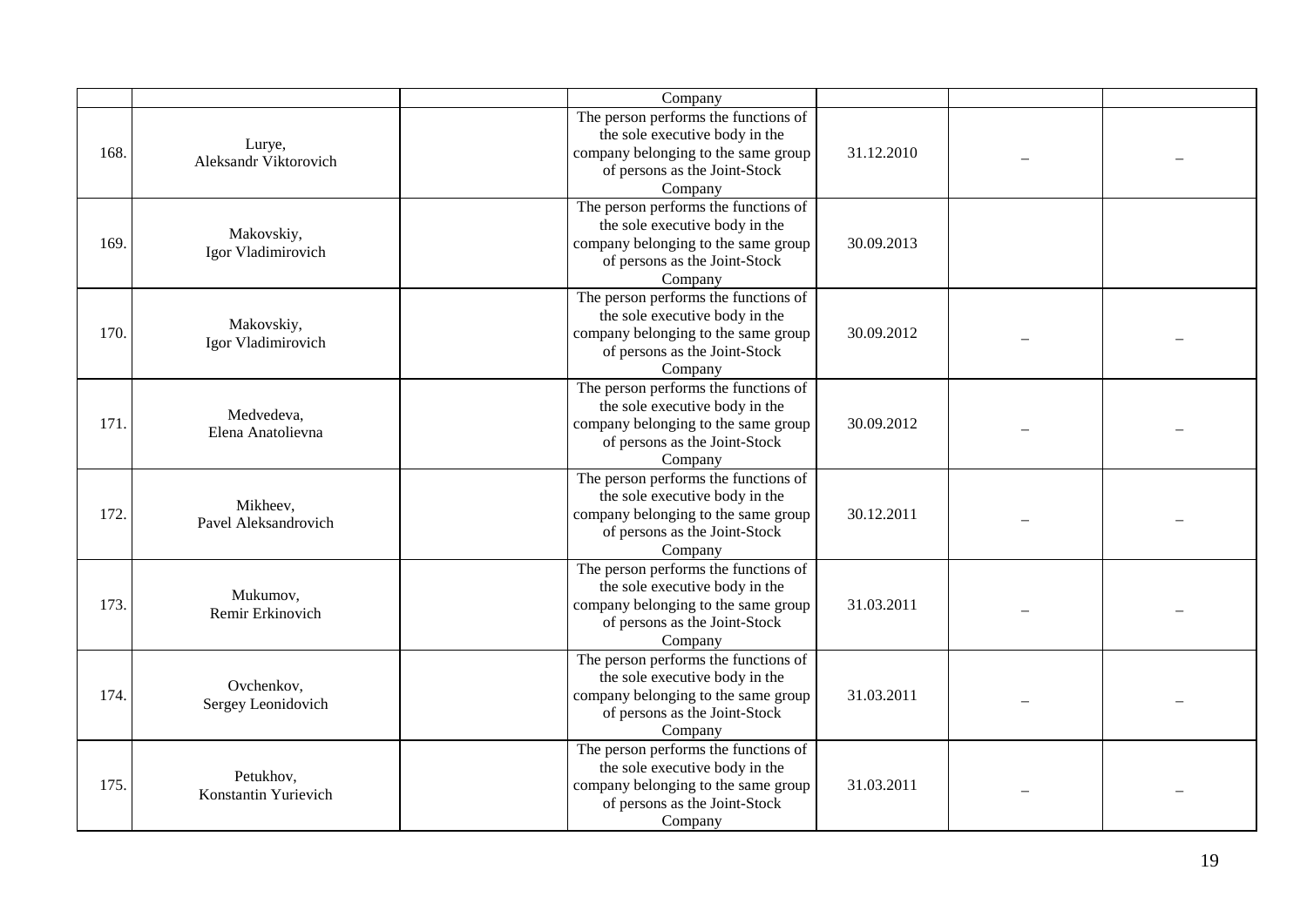| 176. | Popov,<br>Sergey Evgenievich        | The person performs the functions of<br>the sole executive body in the<br>company belonging to the same group<br>of persons as the Joint-Stock<br>Company | 30.12.2009 |  |
|------|-------------------------------------|-----------------------------------------------------------------------------------------------------------------------------------------------------------|------------|--|
| 177. | Prokhorov,<br>Egor Vyacheslavovich  | The person performs the functions of<br>the sole executive body in the<br>company belonging to the same group<br>of persons as the Joint-Stock<br>Company | 30.09.2012 |  |
| 178. | Rodin,<br>Valeriy Nikolaevich       | The person performs the functions of<br>the sole executive body in the<br>company belonging to the same group<br>of persons as the Joint-Stock<br>Company | 30.03.2009 |  |
| 179. | Rodin,<br>Sergey Vladimirovich      | The person performs the functions of<br>the sole executive body in the<br>company belonging to the same group<br>of persons as the Joint-Stock<br>Company | 29.12.2012 |  |
| 180. | Sabinin,<br>Nikolay Konstantinovich | The person performs the functions of<br>the sole executive body in the<br>company belonging to the same group<br>of persons as the Joint-Stock<br>Company | 31.03.2011 |  |
| 181. | Seltsovskiy,<br>Petr Andreevich     | The person performs the functions of<br>the sole executive body in the<br>company belonging to the same group<br>of persons as the Joint-Stock<br>Company | 30.09.2012 |  |
| 182. | Semenov,<br>Viktor Germanovich      | The person performs the functions of<br>the sole executive body in the<br>company belonging to the same group<br>of persons as the Joint-Stock<br>Company | 01.07.2008 |  |
| 183. | Semerikov,<br>Aleksandr Sergeevich  | The person performs the functions of<br>the sole executive body in the<br>company belonging to the same group<br>of persons as the Joint-Stock<br>Company | 01.07.2008 |  |
| 184. | Sergeev,                            | The person performs the functions of                                                                                                                      | 30.06.2013 |  |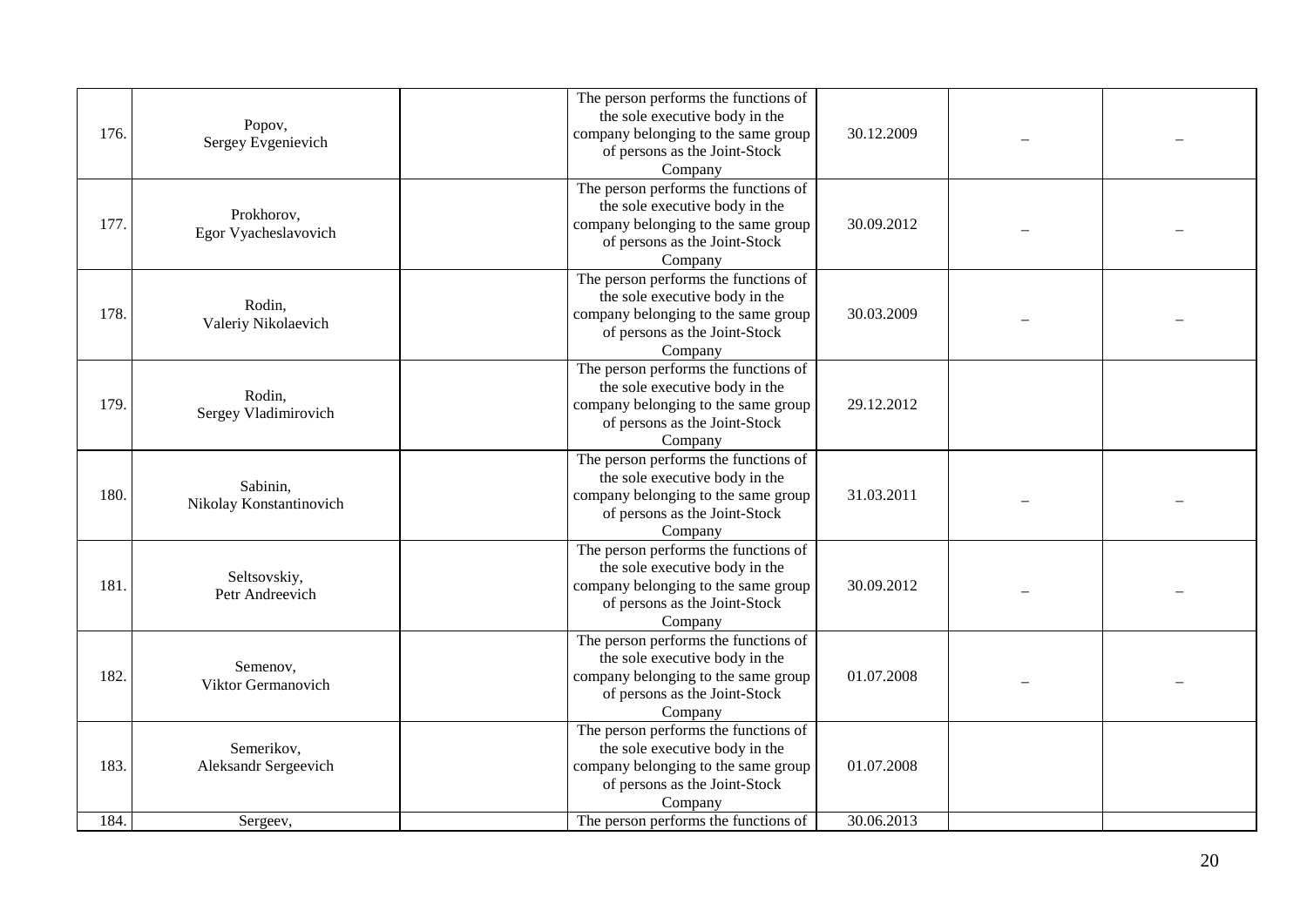|      | Aleksey Aleksandrovich       | the sole executive body in the       |            |  |
|------|------------------------------|--------------------------------------|------------|--|
|      |                              | company belonging to the same group  |            |  |
|      |                              | of persons as the Joint-Stock        |            |  |
|      |                              | Company                              |            |  |
|      |                              | The person performs the functions of |            |  |
|      |                              | the sole executive body in the       |            |  |
| 185. | Sopoleva,                    | company belonging to the same group  | 30.09.2009 |  |
|      | Elena Vladimirovna           | of persons as the Joint-Stock        |            |  |
|      |                              | Company                              |            |  |
|      |                              | The person performs the functions of |            |  |
|      |                              | the sole executive body in the       |            |  |
| 186. | Sorochinskiy,                | company belonging to the same group  | 30.09.2010 |  |
|      | Andrey Valentinovich         | of persons as the Joint-Stock        |            |  |
|      |                              | Company                              |            |  |
|      |                              | The person performs the functions of |            |  |
|      |                              | the sole executive body in the       |            |  |
| 187. | Sinutin,<br>Petr Alekseevich | company belonging to the same group  | 30.09.2012 |  |
|      |                              | of persons as the Joint-Stock        |            |  |
|      |                              | Company                              |            |  |
|      |                              | The person performs the functions of |            |  |
|      | Smirnov,                     | the sole executive body in the       |            |  |
| 188. | Valeryi Aleksandrovich       | company belonging to the same group  | 01.07.2008 |  |
|      |                              | of persons as the Joint-Stock        |            |  |
|      |                              | Company                              |            |  |
|      |                              | The person performs the functions of |            |  |
|      | Smirnova,                    | the sole executive body in the       |            |  |
| 189  | Olga Veniaminovna            | company belonging to the same group  | 01.07.2008 |  |
|      |                              | of persons as the Joint-Stock        |            |  |
|      |                              | Company                              |            |  |
|      |                              | The person performs the functions of |            |  |
|      | Syunyaeva,                   | the sole executive body in the       |            |  |
| 190. | Diana Anatolievna            | company belonging to the same group  | 30.06.2013 |  |
|      |                              | of persons as the Joint-Stock        |            |  |
|      |                              | Company                              |            |  |
|      |                              | The person performs the functions of |            |  |
|      | Tarasov,                     | the sole executive body in the       |            |  |
| 191. | Aleksandr Arkadievich        | company belonging to the same group  | 30.12.2009 |  |
|      |                              | of persons as the Joint-Stock        |            |  |
|      |                              | Company                              |            |  |
| 192. | Tarnorutskaya,               | The person performs the functions of | 01.07.2008 |  |
|      | Veronika Viktorovna          | the sole executive body in the       |            |  |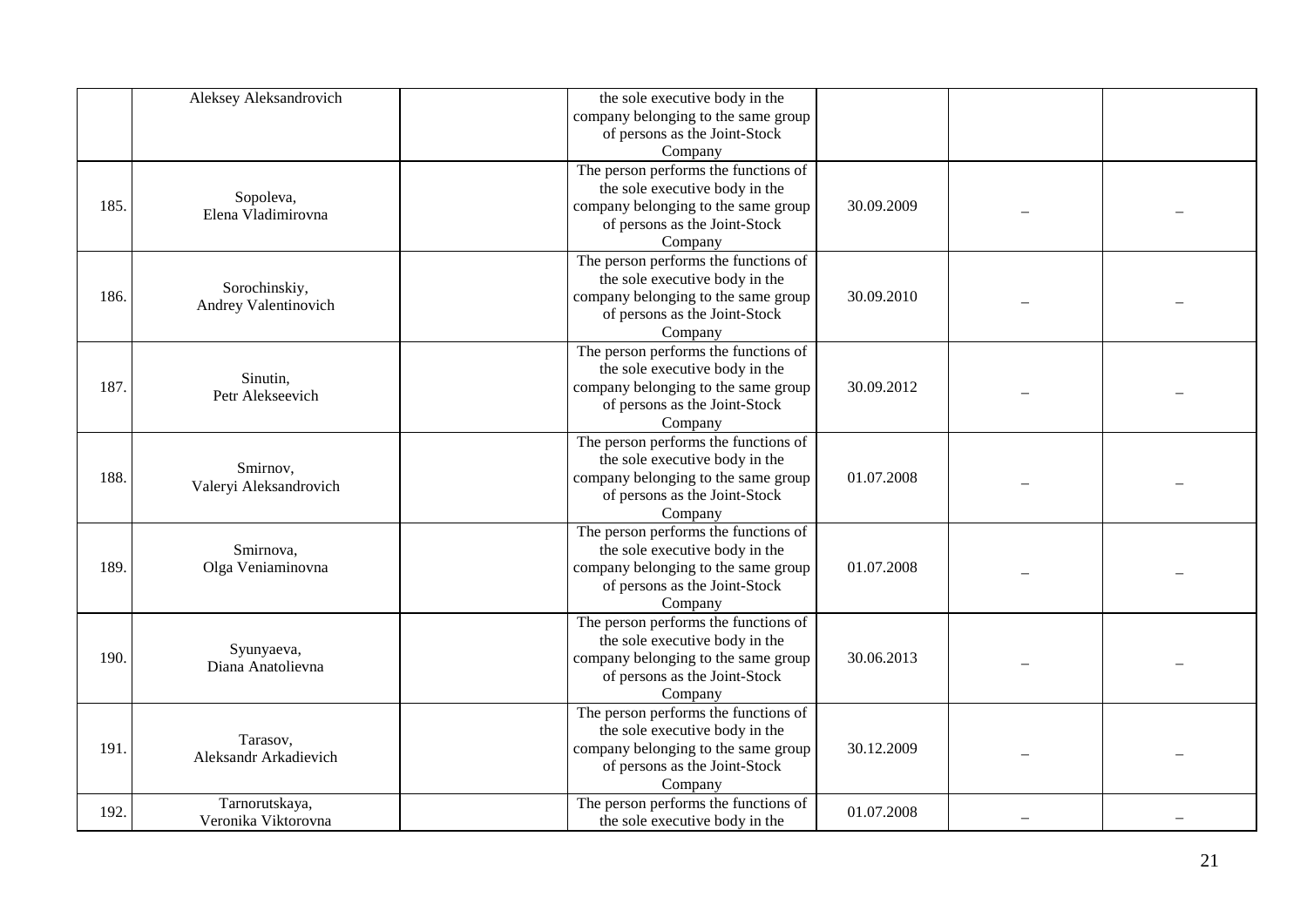|      |                                      | company belonging to the same group<br>of persons as the Joint-Stock<br>Company                                                                           |            |  |
|------|--------------------------------------|-----------------------------------------------------------------------------------------------------------------------------------------------------------|------------|--|
| 193. | Terentiev,<br>Stanislav Nikolaevich  | The person performs the functions of<br>the sole executive body in the<br>company belonging to the same group<br>of persons as the Joint-Stock<br>Company | 30.09.2012 |  |
| 194. | Timchenko,<br>Anatolyi Nikolaevich   | The person performs the functions of<br>the sole executive body in the<br>company belonging to the same group<br>of persons as the Joint-Stock<br>Company | 30.09.2012 |  |
| 195. | Titov,<br>Sergey Gennadievich        | The person performs the functions of<br>the sole executive body in the<br>company belonging to the same group<br>of persons as the Joint-Stock<br>Company | 30.09.2012 |  |
| 196. | Ushakov,<br>Evgeniy Viktorovich      | The person performs the functions of<br>the sole executive body in the<br>company belonging to the same group<br>of persons as the Joint-Stock<br>Company | 01.07.2008 |  |
| 197. | Frolkin,<br>Evgeniy Nikolaevich      | The person performs the functions of<br>the sole executive body in the<br>company belonging to the same group<br>of persons as the Joint-Stock<br>Company | 30.09.2012 |  |
| 198. | Chekalenko,<br>Roman Vladimirovich   | The person performs the functions of<br>the sole executive body in the<br>company belonging to the same group<br>of persons as the Joint-Stock<br>Company | 30.09.2013 |  |
| 199  | Chereshko,<br>Maksim Nikolaevich     | The person performs the functions of<br>the sole executive body in the<br>company belonging to the same group<br>of persons as the Joint-Stock<br>Company | 30.09.2012 |  |
| 200. | Chigarkova,<br>Evgeniya Vladimirovna | The person performs the functions of<br>the sole executive body in the<br>company belonging to the same group                                             | 02.07.2013 |  |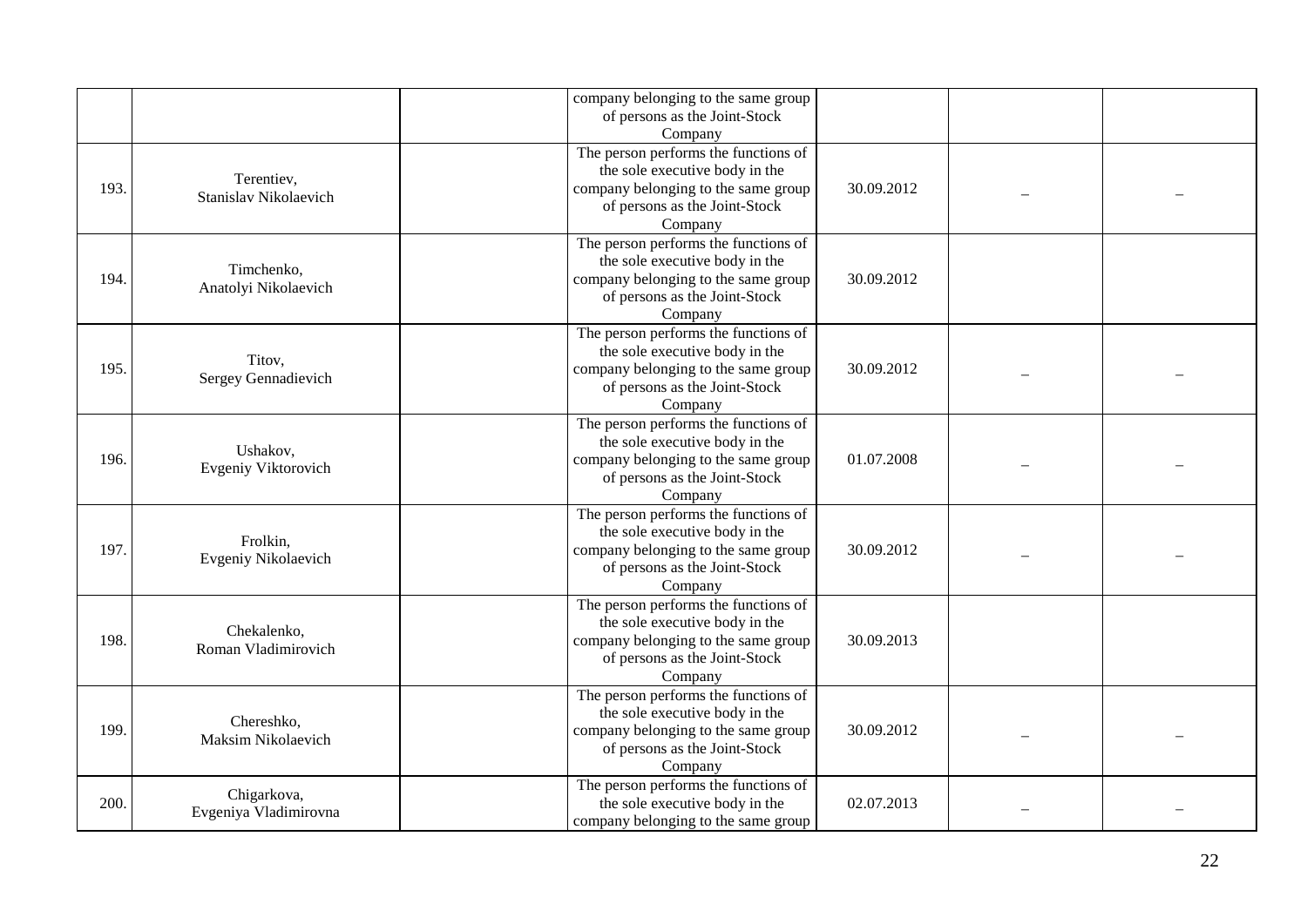|      |                                         | of persons as the Joint-Stock<br>Company                                                                                                                  |            |  |
|------|-----------------------------------------|-----------------------------------------------------------------------------------------------------------------------------------------------------------|------------|--|
| 201. | Chumachenko,<br>Lyubov Ivanovna         | The person performs the functions of<br>the sole executive body in the<br>company belonging to the same group<br>of persons as the Joint-Stock<br>Company | 30.09.2013 |  |
| 202. | Churikova,<br>Tatiana Alekseevna        | The person performs the functions of<br>the sole executive body in the<br>company belonging to the same group<br>of persons as the Joint-Stock<br>Company | 01.07.2008 |  |
| 203. | Chucharin,<br>Vyacheslav Aleksandrovich | The person performs the functions of<br>the sole executive body in the<br>company belonging to the same group<br>of persons as the Joint-Stock<br>Company | 31.03.2010 |  |
| 204. | Sharoshikhin,<br>Igor Pavlovich         | The person performs the functions of<br>the sole executive body in the<br>company belonging to the same group<br>of persons as the Joint-Stock<br>Company | 30.12.2011 |  |
| 205. | Shashurin,<br>German Lvovich            | The person performs the functions of<br>the sole executive body in the<br>company belonging to the same group<br>of persons as the Joint-Stock<br>Company | 28.04.2008 |  |
| 206. | Shvab,<br>Viktor Vilenovich             | The person performs the functions of<br>the sole executive body in the<br>company belonging to the same group<br>of persons as the Joint-Stock<br>Company | 30.12.2011 |  |
| 207. | Shvagerus,<br>Svetlana Viktorovna       | The person performs the functions of<br>the sole executive body in the<br>company belonging to the same group<br>of persons as the Joint-Stock<br>Company | 30.06.2012 |  |
| 208. | Shemyakina,<br>Svetlana Vasilievna      | The person performs the functions of<br>the sole executive body in the<br>company belonging to the same group<br>of persons as the Joint-Stock            | 30.06.2012 |  |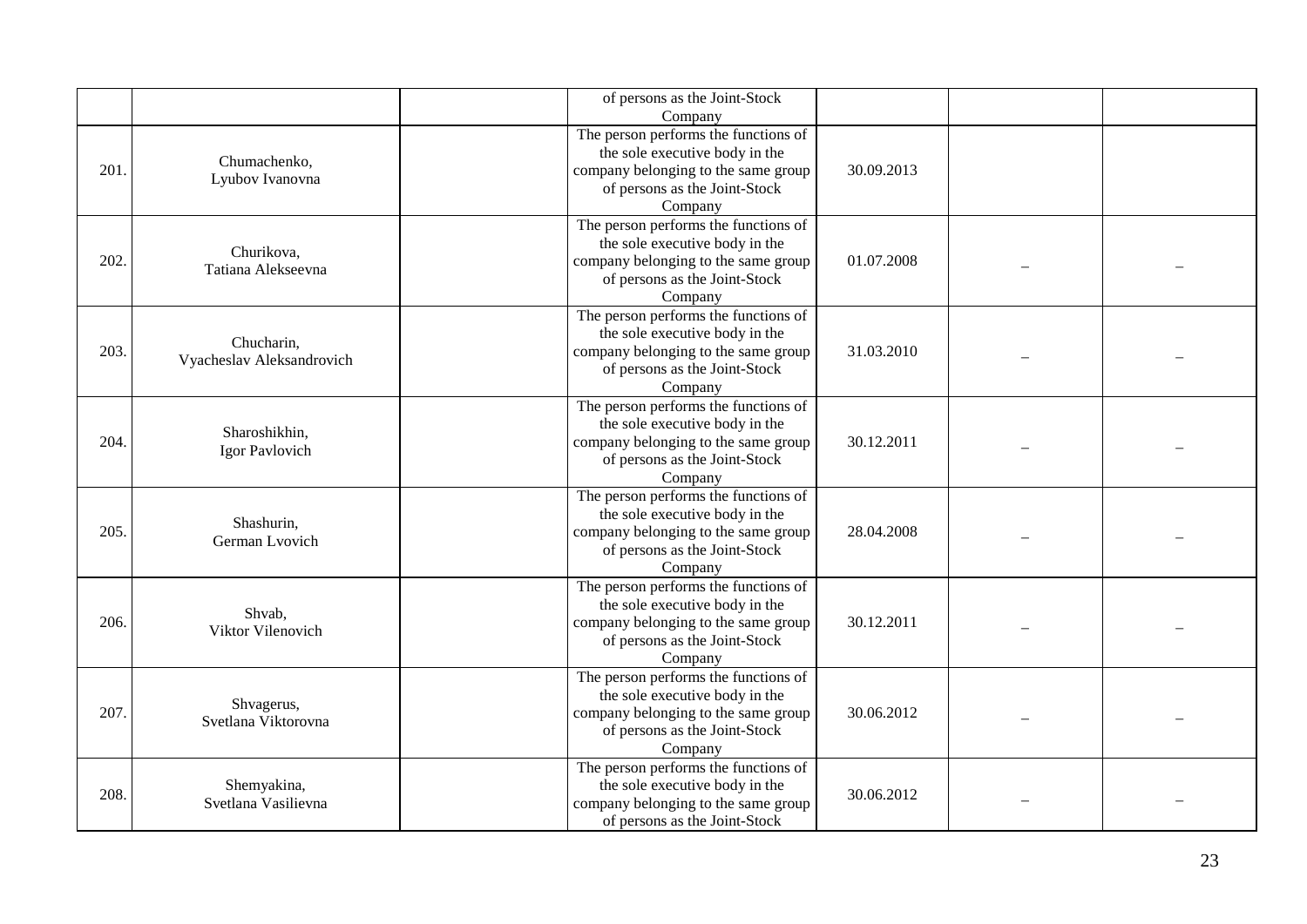|      |                                     | Company                              |            |  |  |
|------|-------------------------------------|--------------------------------------|------------|--|--|
| 209. | Yachshenko,<br>Aleksey Mikhailovich | The person performs the functions of |            |  |  |
|      |                                     | the sole executive body in the       |            |  |  |
|      |                                     | company belonging to the same group  | 29.03.2013 |  |  |
|      |                                     | of persons as the Joint-Stock        |            |  |  |
|      |                                     | Company                              |            |  |  |

## **II. Amendments made to the list of affiliated persons during the period**

| Item No.  | Change description                                                                                                                                                                                                                                                                 | Effective date of the<br>change | Date of amending the list of<br>affiliated persons |
|-----------|------------------------------------------------------------------------------------------------------------------------------------------------------------------------------------------------------------------------------------------------------------------------------------|---------------------------------|----------------------------------------------------|
| $1 - 2$   | Natural persons (individuals) excluded from the list of natural persons (individuals) belonging to the same group of<br>persons as IDGC of Volga, JSC (Sedim S.B., Sha[iro E.G.)                                                                                                   | 02.07.2013                      | 05.07.2013                                         |
| $3 - 4$   | Natural persons (individuals) included in the list of natural persons (individuals) belonging to the same group of<br>persons as IDGC of Volga, JSC (Bogachev A.V., Chigarkova E.V.).                                                                                              | 02.07.2013                      | 05.07.2013                                         |
| $5 - 12$  | Natural persons (individuals) excluded from the list of natural persons (individuals) belonging to the same group of<br>persons as IDGC of Volga, JSC (Apsuvaev A.C., Bikin B.I., Karpenko V.V., Kozhuhovskyi I.S., Savchuk C.Y.,<br>Sergeev S.V., Chirkov A.G., Chechevatov A.V.) | 30.09.2013                      | 20.10.2013                                         |
| $13 - 17$ | Natural persons (individuals) included in the list of natural persons (individuals) belonging to the same group of<br>persons as IDGC of Volga, JSC (Valuev A.I., Grishaev N.A., Mazo L.V., Chekalenko R.V., Chumachenko L.I.)                                                     | 30.09.2013                      | 02.10.2013                                         |
| 18-19     | Legal entity, excluded from the list of legal persons belonging to the same group of persons as IDGC of Volga, JSC<br>(Open Joint Stock Company "The certifying center of digital signatures of Power industry")                                                                   | 30.09.2013                      | 02.10.2013                                         |

Details of an affiliated person prior to changes:

| Item<br>No. | Full company name (name of a non-<br>commercial organization) or surname,<br>name, patronymic of an affiliated person disclosed upon consent of a natural | Location of a legal entity or place<br>of residence of an individual<br>(natural person) (information<br>person only) | Ground (grounds) by virtue of which a<br>person is recognized as an affiliate                                                                          | Effective date of<br>a ground<br>(grounds) | Ownership<br>interest of an<br>affiliated person<br>in the authorized<br>capital of the<br>Joint-Stock<br>Company, % | Percentage of ordinary<br>shares in the Joint-<br><b>Stock Company held</b><br>by an affiliated person, |
|-------------|-----------------------------------------------------------------------------------------------------------------------------------------------------------|-----------------------------------------------------------------------------------------------------------------------|--------------------------------------------------------------------------------------------------------------------------------------------------------|--------------------------------------------|----------------------------------------------------------------------------------------------------------------------|---------------------------------------------------------------------------------------------------------|
|             | Sedun,<br>Sergey Borisovich                                                                                                                               |                                                                                                                       | The person performs the functions of<br>the sole executive body in the company<br>belonging to the same group of persons<br>as the Joint-Stock Company | 28.04.2008                                 |                                                                                                                      |                                                                                                         |
|             | Shapiro,<br>Ekaterina Grigogievna                                                                                                                         |                                                                                                                       | The person performs the functions of<br>the sole executive body in the company<br>belonging to the same group of persons                               | 28.04.2008                                 |                                                                                                                      |                                                                                                         |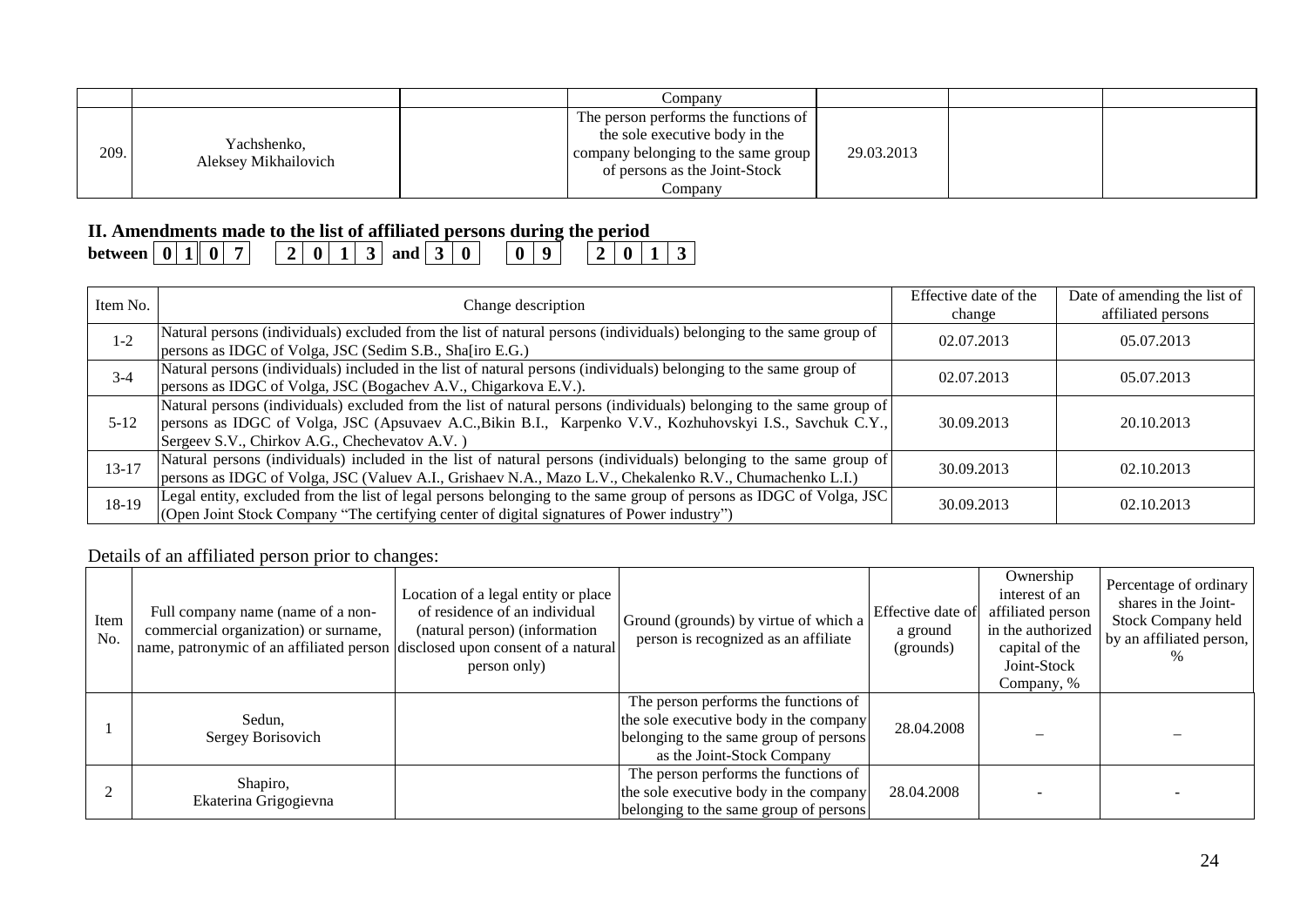|           |                                                                             |                                                          | as the Joint-Stock Company s                                                                                                                           |            |  |
|-----------|-----------------------------------------------------------------------------|----------------------------------------------------------|--------------------------------------------------------------------------------------------------------------------------------------------------------|------------|--|
| $3-4$     |                                                                             |                                                          | The person is not affiliated with IDGC of Volga, JSC                                                                                                   |            |  |
| 5         | Apsuvaev,<br>Aslan Cholpanovich                                             |                                                          | The person performs the functions of<br>the sole executive body in the company<br>belonging to the same group of persons<br>as the Joint-Stock Company | 31.09.2010 |  |
| 6         | Bikin,<br>Vasilyi Iliich                                                    |                                                          | The person performs the functions of<br>the sole executive body in the company<br>belonging to the same group of persons<br>as the Joint-Stock Company | 30.09.2012 |  |
| 7         | Karpenko,<br>Vadim Vladimirovich                                            |                                                          | The person performs the functions of<br>the sole executive body in the company<br>belonging to the same group of persons<br>as the Joint-Stock Company | 30.03.2012 |  |
| 8         | Kozhuhovskyi,<br>Igor Stepanovich                                           |                                                          | The person performs the functions of<br>the sole executive body in the company<br>belonging to the same group of persons<br>as the Joint-Stock Company | 30.09.2012 |  |
| 9         | Savchuk,<br>Sergey Yurievich                                                |                                                          | The person performs the functions of<br>the sole executive body in the company<br>belonging to the same group of persons<br>as the Joint-Stock Company | 30.06.2013 |  |
| 10        | Sergeev,<br>Sergey Vladimirovich                                            |                                                          | The person performs the functions of<br>the sole executive body in the company<br>belonging to the same group of persons<br>as the Joint-Stock Company | 30.09.2012 |  |
| 11        | Chirkov,<br>Aleksey Gennadievich                                            |                                                          | The person performs the functions of<br>the sole executive body in the company<br>belonging to the same group of persons<br>as the Joint-Stock Company | 29.12.2012 |  |
| 12        | Chechevatov,<br>Andrey Viktorovich                                          |                                                          | The person performs the functions of<br>the sole executive body in the company<br>belonging to the same group of persons<br>as the Joint-Stock Company | 17.08.2009 |  |
| $13 - 17$ |                                                                             |                                                          | The person is not affiliated with IDGC of Volga, JSC                                                                                                   |            |  |
| 18        | Open Joint Stock Company "The<br>certifying center of digital signatures of | 5A, ul. named after Akademik<br>Chelomey, 117630, Moscow | The person belongs to the same group<br>of persons as the Joint-Stock Company                                                                          | 30.09.2012 |  |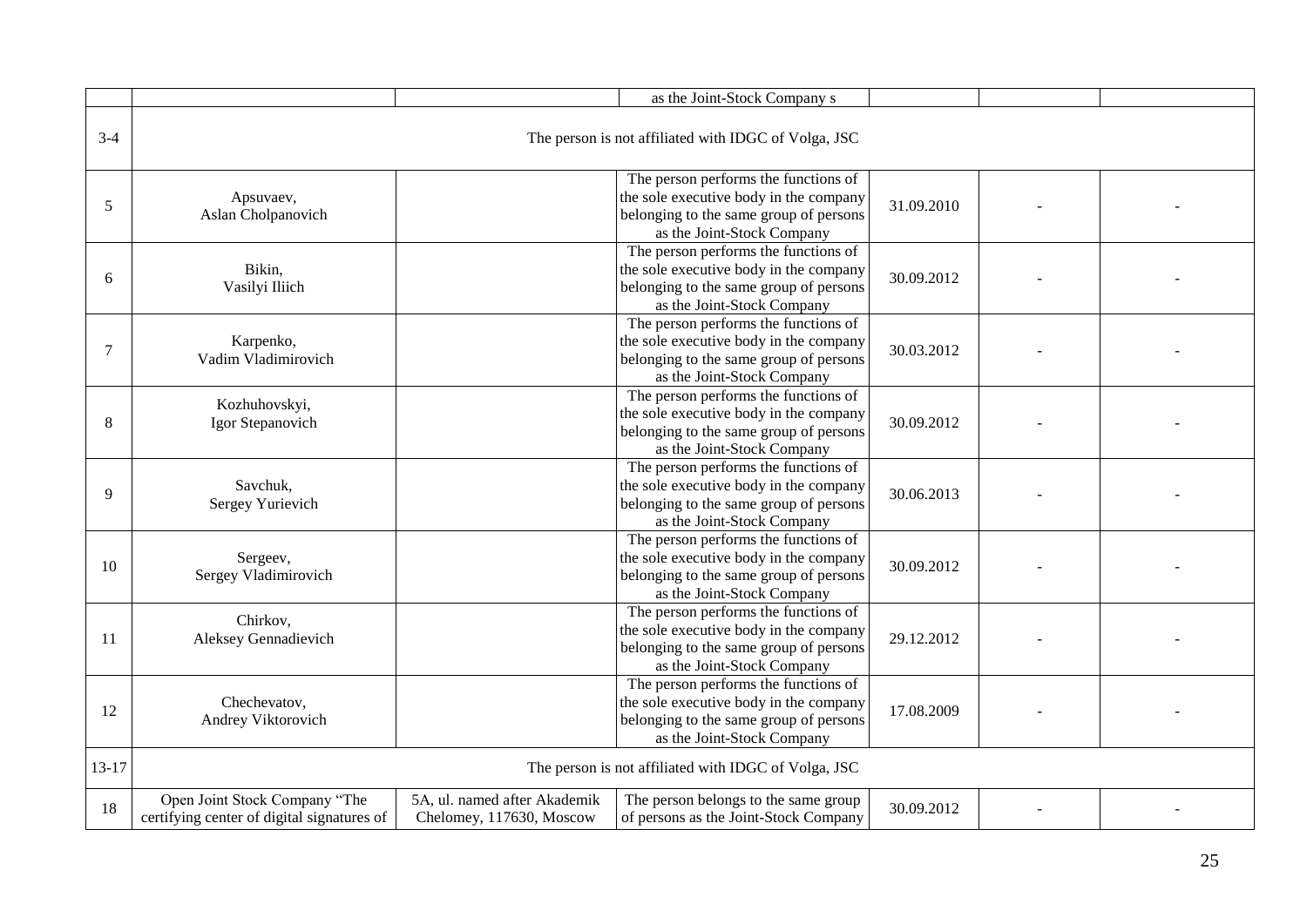|                | Power industry»       |                                           |                                                                                 |            |  |
|----------------|-----------------------|-------------------------------------------|---------------------------------------------------------------------------------|------------|--|
| 1 <sub>O</sub> | Security Service, LLC | 48, Komsomolsky prospect,<br>614600. Perm | The person belongs to the same group 1<br>of persons as the Joint-Stock Company | 29.12.2012 |  |

Details of an affiliated person after changes:

| Item<br>No.    | Full company name (name of a non-<br>commercial organization) or surname,<br>name, patronymic of an affiliated person disclosed upon consent of a natural | Location of a legal entity or place<br>of residence of an individual<br>(natural person) (information<br>person only) | Ground (grounds) by virtue of which a<br>person is recognized as an affiliate                                                                                  | Effective date of<br>a ground<br>(grounds) | Ownership<br>interest of an<br>affiliated person<br>in the authorized<br>capital of the<br>Joint-Stock<br>Company, % | Percentage of ordinary<br>shares in the Joint-<br>Stock Company held<br>by an affiliated person, |
|----------------|-----------------------------------------------------------------------------------------------------------------------------------------------------------|-----------------------------------------------------------------------------------------------------------------------|----------------------------------------------------------------------------------------------------------------------------------------------------------------|--------------------------------------------|----------------------------------------------------------------------------------------------------------------------|--------------------------------------------------------------------------------------------------|
| $1 - 2$        |                                                                                                                                                           |                                                                                                                       | The person is not affiliated to IDGC of Volga, JSC                                                                                                             |                                            |                                                                                                                      |                                                                                                  |
| 3              | Bogachev,<br>Aleksey Valentinovich                                                                                                                        |                                                                                                                       | The person executes functions of<br>uniform executive body in the society<br>belonging in that group of persons to<br>which the joint-stock company belongs    | 02.07.2013                                 |                                                                                                                      |                                                                                                  |
| $\overline{4}$ | Chigarkova,<br>Evgeniya Vladimirovna                                                                                                                      |                                                                                                                       | The person executes functions of<br>uniform executive body in the society<br>belonging in that group of persons to<br>which the Joint-Stock Company<br>belongs | 11.06.2013                                 |                                                                                                                      |                                                                                                  |
| $5 - 12$       |                                                                                                                                                           |                                                                                                                       | The person is not affiliated with IDGC of Volga, JSC                                                                                                           |                                            |                                                                                                                      |                                                                                                  |
| 13             | Valuev,<br>Aleksander Ivanovich                                                                                                                           |                                                                                                                       | The person performs the functions of<br>the sole executive body in the company<br>belonging to the same group of persons<br>as the Joint-Stock Company         | 30.09.2013                                 |                                                                                                                      |                                                                                                  |
| 14             | Grishaev,<br>Nikolai Alekseevich                                                                                                                          |                                                                                                                       | The person performs the functions of<br>the sole executive body in the company<br>belonging to the same group of persons<br>as the Joint-Stock Company         | 30.09.2013                                 |                                                                                                                      |                                                                                                  |
| 15             | Mazo,<br>Leonid Vladimirovich                                                                                                                             |                                                                                                                       | The person performs the functions of<br>the sole executive body in the company<br>belonging to the same group of persons<br>as the Joint-Stock Company         | 30.09.2013                                 |                                                                                                                      |                                                                                                  |
| 16             | Chekalenko,<br>Roman Vladimirovich                                                                                                                        |                                                                                                                       | The person performs the functions of<br>the sole executive body in the company<br>belonging to the same group of persons                                       | 30.09.2013                                 |                                                                                                                      |                                                                                                  |